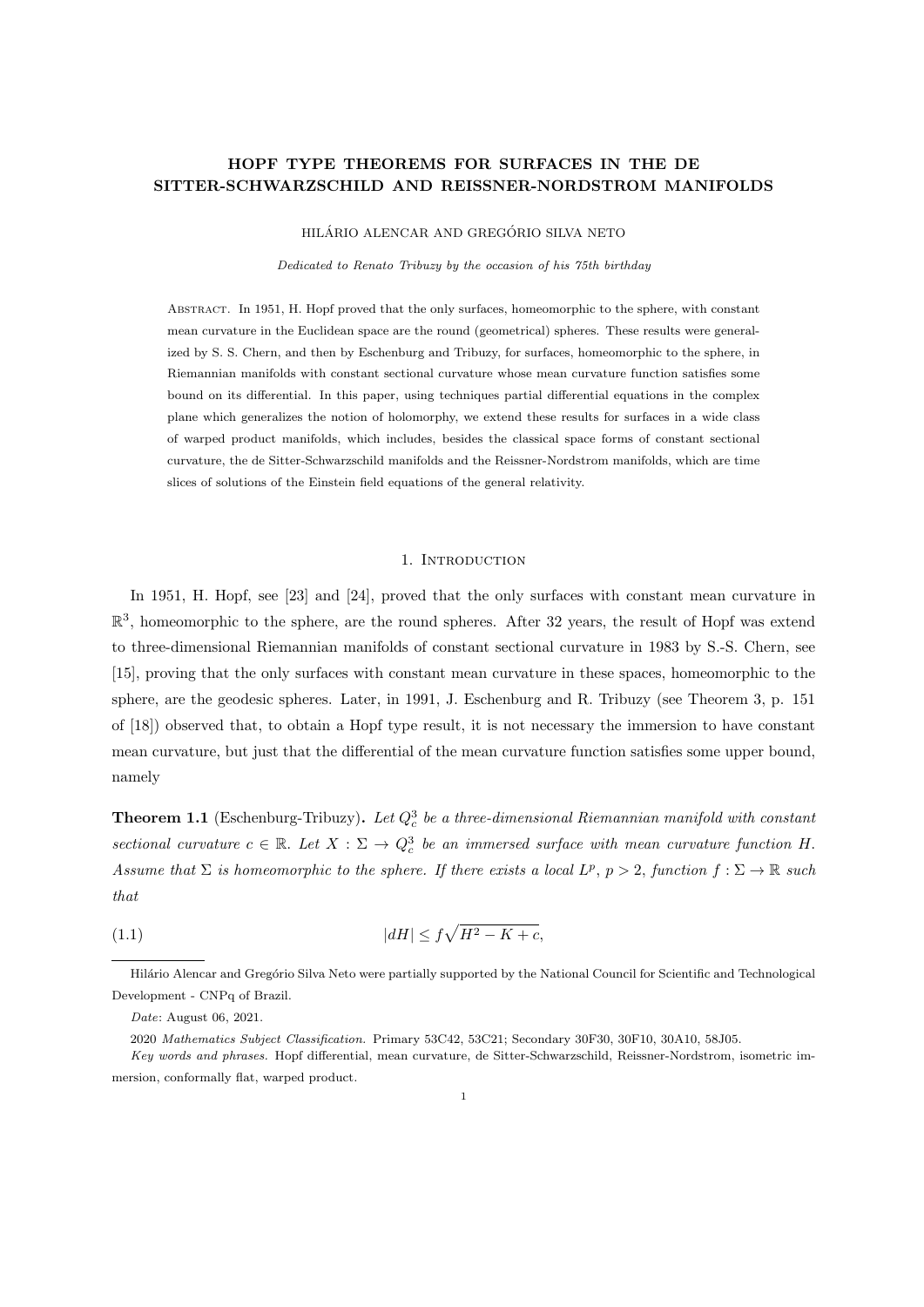where K is the Gaussian curvature of  $\Sigma$ , then  $X(\Sigma)$  is totally umbilical.

In this paper we generalize the Eschenburg-Tribuzy theorem for the more general class of threedimensional Riemannian manifolds  $M^3 = I \times \mathbb{S}^2$ , where  $I = (0, b)$  or  $I = (0, \infty)$ , with the metric

(1.2) 
$$
\langle \cdot, \cdot \rangle = dt^2 + h(t)^2 d\omega^2,
$$

where  $h: I \to \mathbb{R}$  is a smooth function, called warping function, and  $d\omega^2$  denotes the canonical metric of the 2-dimensional round sphere  $\mathbb{S}^2$ . With the metric (1.2), the product  $M^3 = I \times \mathbb{S}^2$  is called a warped product manifold and generalizes the space forms with constant sectional curvature. In fact, the metrics of the space forms of constant sectional curvature  $c \in \mathbb{R}$  can be written in polar coordinates as in (1.2), where

$$
h(t) = t
$$
 for  $\mathbb{R}^3$ ,  $h(t) = \frac{1}{\sqrt{c}} \sin(\sqrt{c}t)$  for  $\mathbb{S}^3(c)$ ,  $h(t) = \frac{1}{\sqrt{-c}} \sinh(\sqrt{-c}t)$  for  $\mathbb{H}^3(c)$ .

The warped product manifold  $M<sup>3</sup>$  has two different sectional curvatures which depend only on the parameter t, one tangent to the slices  $\{t\} \times \mathbb{S}^2$ , denoted by  $K_{\tan}(t)$ , and other relative to the planes which contains the radial direction  $\partial t$ , which de denote by  $K_{rad}(t)$ . In terms of the warping function, we can write

(1.3) 
$$
K_{\tan}(t) = \frac{1 - h'(t)^2}{h(t)^2} \text{ and } K_{\text{rad}}(t) = -\frac{h''(t)}{h(t)},
$$

where  $X, Y \in TM^3$ ,  $X \perp \nabla t$ ,  $Y \perp \nabla t$ .

These manifolds were first introduced by Bishop and O' Neill in 1969, see [12], and is having increasing importance due to its applications as model spaces in general relativity. Part of these applications comes from the metrics which are solutions of the Einstein equations, as the de Sitter-Schwarzschild metric and Reissner-Nordstrom metric, which we introduce later.

In recent years, immersions in warped product manifolds have been extensively studied, with many interesting papers in this subject, for instance see [28], [29], [11], [32], [10], [16], [3], [4], [5], [7], [9], [36], [20], [19], [33], [37], [1], [22], [2], [21], and [34]. We can also cite the book of Petersen, see [31], for a modern presentation of warped product manifolds and the book of Besse [8] for an introduction to general relativity and the deduction of Schwarzschild space-time from the Einstein equations.

The main result of this paper is the following generalization of Theorem 1.1 for a class of warped product manifolds which contains the de Sitter-Schwarzschild and the Reissner-Nordstrom manifolds:

**Theorem 1.2.** Let  $\Sigma$  be a surface, homeomorphic to the sphere, immersed in a warped product manifold  $M^3 = I \times \mathbb{S}^2$ , with mean curvature function H. If there exists a non-negative  $L^p$ ,  $p > 2$ , function  $f : \Sigma \to \mathbb{R}$  such that

$$
(1.4) \t|dH + (K_{\tan}(t) - K_{\text{rad}}(t))\nu dt| \le f\sqrt{H^2 - K + K_{\tan}(t) - (1 - \nu^2)(K_{\tan}(t) - K_{\text{rad}}(t))},
$$

then  $\Sigma$  is totally umbilical.

Moreover, if  $K_{\text{tan}}(t) \neq K_{\text{rad}}(t)$ , except possibly for a discrete set of values  $t \in I$ , and  $\Sigma$  has constant mean curvature, then  $\Sigma$  is a slice.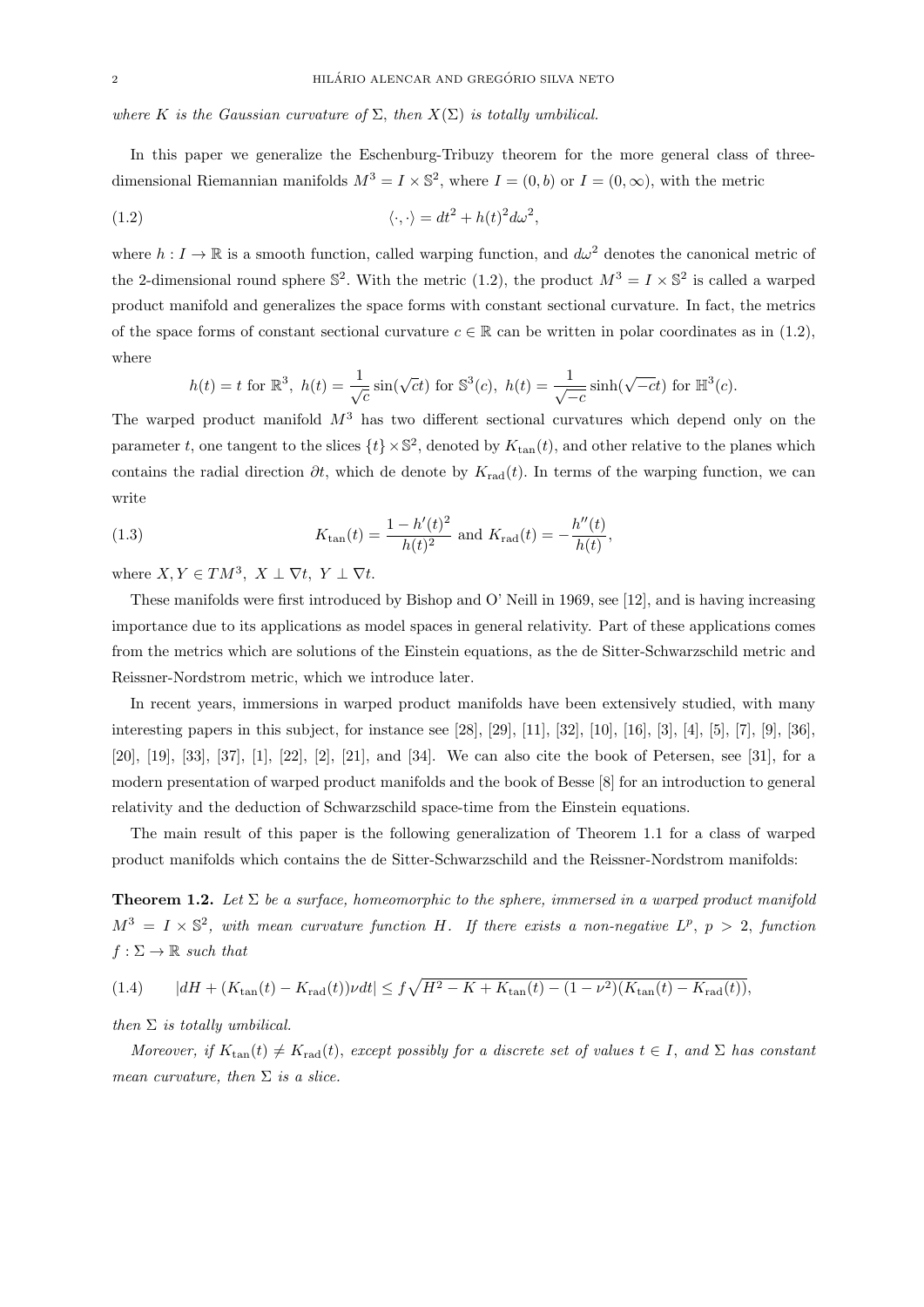Remark 1.1. Actually, some additional hypothesis as (1.4) is needed in order to classify the slices as the only constant mean curvature spheres. In fact, it was observed by Brendle (see [13], Theorem 1.5, p. 250) that a result of Pacard and Xu (see [30], Theorem 1.1, p. 276) implies that in some warped product manifolds there are small spheres with constant mean curvature which are not umbilical.

Remark 1.2. To obtain the slice in the second part of Theorem 1.2, the assumption over  $M^3$  that  $K_{\tan}(t) \neq$  $K_{\text{rad}}(t)$ , except possibly for a discrete set of values  $t \in I$ , is necessary. In fact, if  $K_{\text{tan}}(t) = K_{\text{rad}}(t)$  for some interval  $(t_0, t_1) \subset I$ , then all the sectional curvatures of  $M^3$  will depend only on t. This will imply, by the classical Schur's Theorem, that  $\widetilde{M}^3 := (t_0, t_1) \times \mathbb{S}^2$  has constant sectional curvature. In this case, there exists spheres, other than the slices, with constant mean curvature (in fact, the geodesic spheres centered in some point of  $\tilde{M}^3$ ).

Two of the most famous examples of warped product manifolds are the de Sitter-Schwarzschild manifolds and the Reissner-Nordstrom manifolds, which we describe below.

**Definition 1.1** (The de Sitter-Schwarzschild manifolds). Let  $m > 0$ ,  $c \in \mathbb{R}$ , and

$$
(s_0, s_1) = \{r > 0; 1 - mr^{-1} - cr^2 > 0\}.
$$

If  $c \leq 0$ , then  $s_1 = \infty$ . If  $c > 0$ , assume that  $cm^2 < \frac{4}{27}$ . The de Sitter-Schwarzschild manifold is defined by  $M^3(c) = (s_0, s_1) \times \mathbb{S}^2$  endowed with the metric

$$
\langle \cdot, \cdot \rangle = \frac{1}{1 - mr^{-1} - cr^2} dr^2 + r^2 d\omega^2.
$$

In order to write the metric in the form (1.2), define  $F : [s_0, s_1) \to \mathbb{R}$  by

$$
F'(r) = \frac{1}{\sqrt{1 - mr^{-1} - cr^2}}, \ F(s_0) = 0.
$$

Taking  $t = F(r)$ , we can write  $\langle \cdot, \cdot \rangle = dt^2 + h(t)^2 d\omega^2$ , where  $h : [0, F(s_1)) \to [s_0, s_1)$  denotes the inverse function of  $F$ . The function  $h$  clearly satisfies

(1.5) 
$$
h'(t) = \sqrt{1 - mh(t)^{-1} - ch(t)^{2}}, \ h(0) = s_0, \text{ and } h'(0) = 0.
$$

For these manifolds, we have

Corollary 1.1 (The de Sitter-Schwarzschild manifolds). Let  $\Sigma$  be a surface, homeomorphic to the sphere, immersed in the de Sitter-Schwarzschild manifold, with constant mean curvature. If there existes a nonnegative  $L^p$ ,  $p > 2$ , function  $f : \Sigma \to \mathbb{R}$  such that

$$
|dt| \leq f \sqrt{H^2 - K + c + \frac{m(3\nu^2 - 1)}{2h(t)^3}},
$$

then  $\Sigma$  is a slice.

Here, K is the Gaussian curvature of  $\Sigma$ ,  $\nu = \langle \nabla t, N \rangle$  is the angle function, and N is the unitary normal vector field of  $\Sigma$  in the de Sitter-Schwarzschild manifold.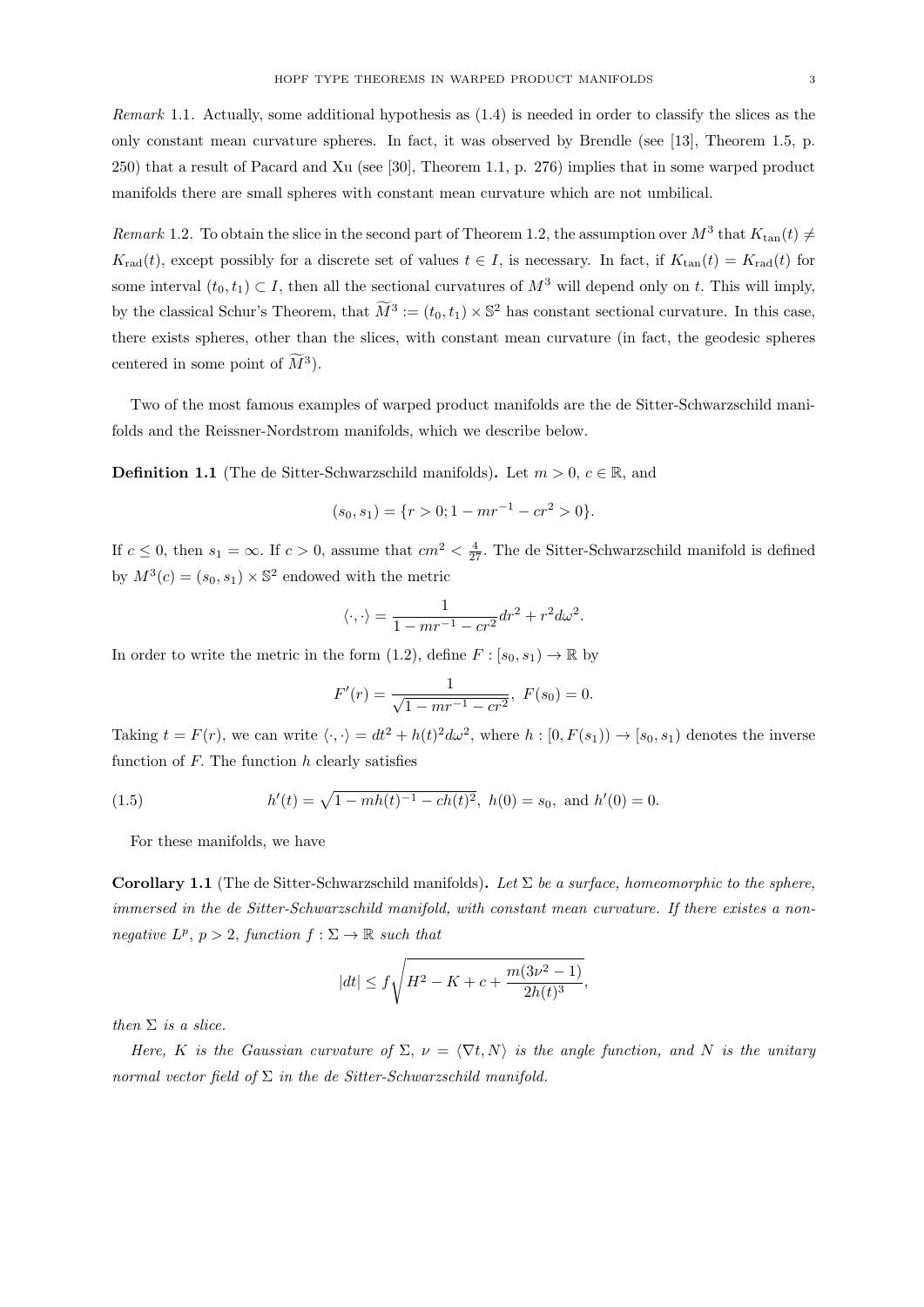Definition 1.2 (The Reissner-Nordstrom manifolds). The Reissner-Nordstrom manifold is defined by  $M^3 = (s_0, \infty) \times \mathbb{S}^2$ , with the metric

$$
\langle \cdot, \cdot \rangle = \frac{1}{1 - mr^{-1} + q^2r^{-2}} dr^2 + r^2 d\omega^2,
$$

where  $m > 2q > 0$  and  $s_0 = \frac{2q^2}{\sqrt{q}}$  $\frac{2q^2}{m-\sqrt{m^2-4q^2}}$  is the larger of the two solutions of  $1 - mr^{-1} + q^2r^{-2} = 0$ . In order to write the metric in the form (1.2), define  $F : [s_0, \infty) \to \mathbb{R}$  by

$$
F'(r) = \frac{1}{\sqrt{1 - mr^{-1} + q^2 r^{-2}}}, \ F(s_0) = 0.
$$

Taking  $t = F(r)$ , we can write  $\langle \cdot, \cdot \rangle = dt^2 + h(t)^2 d\omega^2$ , where  $h : [0, \infty) \to [s_0, \infty)$  denotes the inverse function of  $F$ . The function  $h$  clearly satisfies

(1.6) 
$$
h'(t) = \sqrt{1 - mh(t)^{-1} + q^2h(t)^{-2}}, \ h(0) = s_0, \text{ and } h'(0) = 0.
$$

For these manifolds, we have

Corollary 1.2 (The Reissner-Nordstrom manifolds). Let  $\Sigma$  be a surface, homeomorphic to the sphere, immersed in the Reissner-Nordstrom manifold, with constant mean curvature. If there existes a nonnegative  $L^p$ ,  $p > 2$ , function  $f : \Sigma \to \mathbb{R}$  such that

$$
|dt| \le f \sqrt{H^2 - K + \frac{m(3\nu^2 - 1)}{2h(t)^3} + \frac{q^2(1 - 2\nu^2)}{h(t)^4}},
$$

then  $\Sigma$  is a slice.

Here, K is the Gaussian curvature of  $\Sigma$ ,  $\nu = \langle \nabla t, N \rangle$  is the angle function, and N is the unitary normal vector field of  $\Sigma$  in the Reissner-Nordstrom manifold.

Remark 1.3. Since the warped product manifold is smooth at  $t = 0$  if and only if  $h(0) = 0$ ,  $h'(0) = 1$ , and all the even order derivatives are zero at  $t = 0$ , i.e.,  $h^{(2k)}(0) = 0$ ,  $k > 0$ , see [31], Proposition 1, p. 13, we can see the de Sitter-Schwarzschild manifolds and the Reissner-Nordstrom manifolds are singular at  $t = 0$ .

## 2. Preliminaries

Let  $F: \mathbb{R}^3 \to \mathbb{R}$  be a smooth and positive function. We will denote by

(2.1) 
$$
M_F^3 = (\mathbb{R}^3, \langle \cdot, \cdot \rangle_F), \text{ where } \langle \cdot, \cdot \rangle_F = \frac{1}{F(x_1, x_2, x_3)^2} (dx_1^2 + dx_2^2 + dx_3^2)
$$

be the conformally flat three dimensional manifold. Denote by  $f = \log F$  and by  $f_i = \frac{\partial f}{\partial x_i}$  $\frac{\partial}{\partial x_i}$ ,  $i = 1, 2, 3$ . If  $\Gamma_{ij}^k$ , *i*, *j*, *k* = 1, 2, 3, are the Christoffel symbols of  $M^3$ , then

$$
\Gamma_{11}^{1} = -f_{1}, \ \Gamma_{11}^{2} = f_{2}, \ \Gamma_{11}^{3} = f_{3}, \ \Gamma_{12}^{1} = \Gamma_{21}^{1} = -f_{2}, \ \Gamma_{12}^{2} = \Gamma_{21}^{2} = -f_{1}, \ \Gamma_{12}^{3} = \Gamma_{21}^{3} = 0,
$$
\n
$$
\Gamma_{13}^{1} = \Gamma_{31}^{1} = -f_{3}, \ \Gamma_{13}^{2} = \Gamma_{31}^{2} = 0, \ \Gamma_{13}^{3} = \Gamma_{31}^{3} = -f_{1}, \ \Gamma_{22}^{1} = f_{1}, \ \Gamma_{22}^{2} = -f_{2}, \ \Gamma_{22}^{3} = f_{3},
$$
\n
$$
\Gamma_{23}^{1} = \Gamma_{32}^{1} = 0, \ \Gamma_{23}^{2} = \Gamma_{32}^{2} = -f_{3}, \ \Gamma_{23}^{3} = \Gamma_{32}^{3} = -f_{2}, \ \Gamma_{33}^{1} = f_{1}, \ \Gamma_{33}^{2} = f_{2}, \ \Gamma_{33}^{3} = -f_{3}.
$$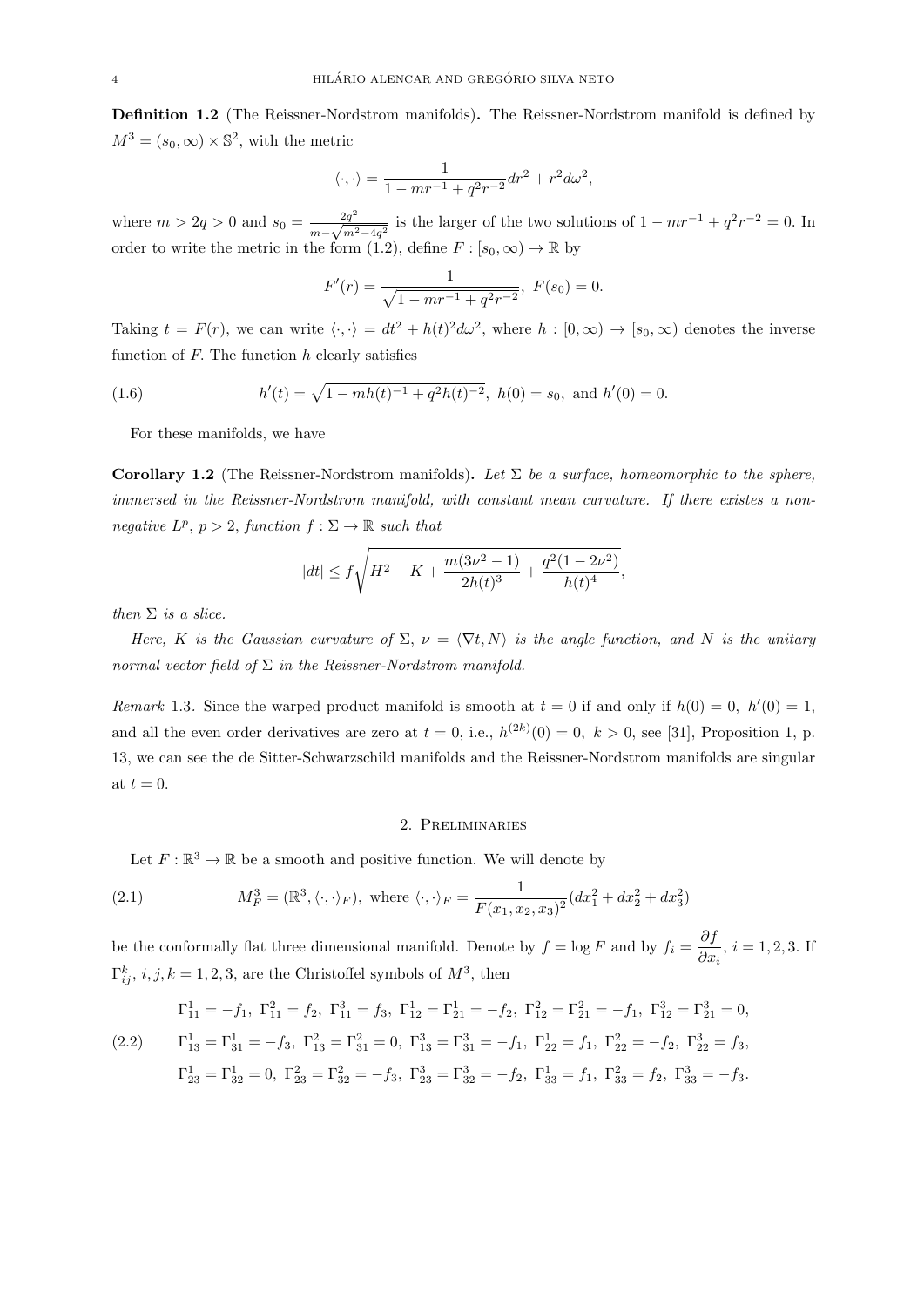Let  $\{e_1, e_2, e_3\}$  be the canonical basis of  $\mathbb{R}^3$  with the canonical metric. The canonical orthonormal frame of  $M^3$  is

$$
E_1(x_1, x_2, x_3) = F(x_1, x_2, x_3)e_1,
$$
  
\n
$$
E_2(x_1, x_2, x_3) = F(x_1, x_2, x_3)e_2,
$$
  
\n
$$
E_3(x_1, x_2, x_3) = F(x_1, x_2, x_3)e_3.
$$

**Lemma 2.1.** Let us denote by  $\nabla$  the connection  $\mathbb{R}^3$  with the metric  $\langle \cdot, \cdot \rangle_F$ . We have

$$
\nabla_{E_1} E_1 = F_2 E_2 + F_3 E_3, \ \nabla_{E_1} E_2 = -F_2 E_1, \ \nabla_{E_1} E_3 = -F_3 E_1,
$$
  
\n
$$
\nabla_{E_2} E_1 = -F_1 E_2, \ \nabla_{E_2} E_2 = F_1 E_1 + F_3 E_3, \ \nabla_{E_2} E_3 = -F_3 E_2,
$$
  
\n
$$
\nabla_{E_3} E_1 = -F_1 E_3, \ \nabla_{E_3} E_2 = -F_2 E_3, \ \nabla_{E_3} E_3 = F_1 E_1 + F_2 E_2,
$$

where  $F_i = \frac{\partial F}{\partial x_i}$  $\frac{\partial}{\partial x_i}, i = 1, 2, 3.$ 

Proof. We have

$$
\nabla_{E_i} E_j = F^2 \nabla_{e_i} e_j + F F_i e_j
$$
  
=  $F^2 (\Gamma_{ij}^1 e_1 + \Gamma_{ij}^2 e_2 + \Gamma_{ij}^3 e_3) + F^2 f_i e_j.$ 

The result then follows by replacing the values of  $\Gamma_{ij}^k$  given by (2.2), and noticing that  $f_i = F_i/F$ ,  $i = 1, 2, 3.$ 

Let  $\Sigma$  be a smooth two dimensional Riemannian surface whose metric in a local coordinate system  $\varphi: D \subset \mathbb{R}^2 \to \Sigma$  is given by

$$
ds^{2} = E(x, y)dx^{2} + 2F(x, y)dxdy + G(x, y)dy^{2}, (x, y) \in D.
$$

A local coordinate system is called isothermal parameters if  $E = G$  and  $F = 0$ . By results of Korn [25] and Lichtenstein [27] (for instance see the work of Chern [14] for an elementary proof), if the functions  $E, F, G: D \subset \mathbb{R}^2 \to \mathbb{R}$  are Hölder continuous of order  $0 < \lambda < 1$ , then every point of D has a neighborhood whose local coordinates are isothermal parameters (remember that a function  $f: D \subset \mathbb{R}^2 \to \mathbb{R}$  is Hölder continuous of order  $\lambda > 0$  if  $|f(x_2, y_2) - f(x_1, y_1)| \le Cr^{\lambda}$ , where  $r = \sqrt{(y_2 - y_1)^2 + (x_2 - x_1)^2}$ .

Identifying  $\mathbb{R}^2$  with the complex plane  $\mathbb C$  by taking  $w = x + iy$  and  $\bar{w} = x - iy$ , we have  $dw = dx + idy$ and  $d\bar{w} = dx - idy$ , which gives the rules of differentiation

$$
\frac{\partial}{\partial w} = \frac{1}{2} \left( \frac{\partial}{\partial x} - i \frac{\partial}{\partial y} \right) \text{ and } \frac{\partial}{\partial \bar{w}} = \frac{1}{2} \left( \frac{\partial}{\partial x} + i \frac{\partial}{\partial y} \right).
$$

By using this complexification, we can write

$$
(2.3) \t\t ds2 = \lambda |dw2 + \mu d\bar{w}|2,
$$

where

$$
\lambda = \frac{1}{4}(E + G + 2\sqrt{EG - F^2})
$$
 and  $\mu = \frac{1}{4\lambda}(E - G + 2iF).$ 

Here,  $\lambda > 0$  and  $|\mu| < 1$ . If  $(u, v)$  are isothermal coordinates for  $\Sigma$ , then we can write

$$
ds2 = \alpha(u, v)(du2 + dv2) = \alpha(z)|dz|2,
$$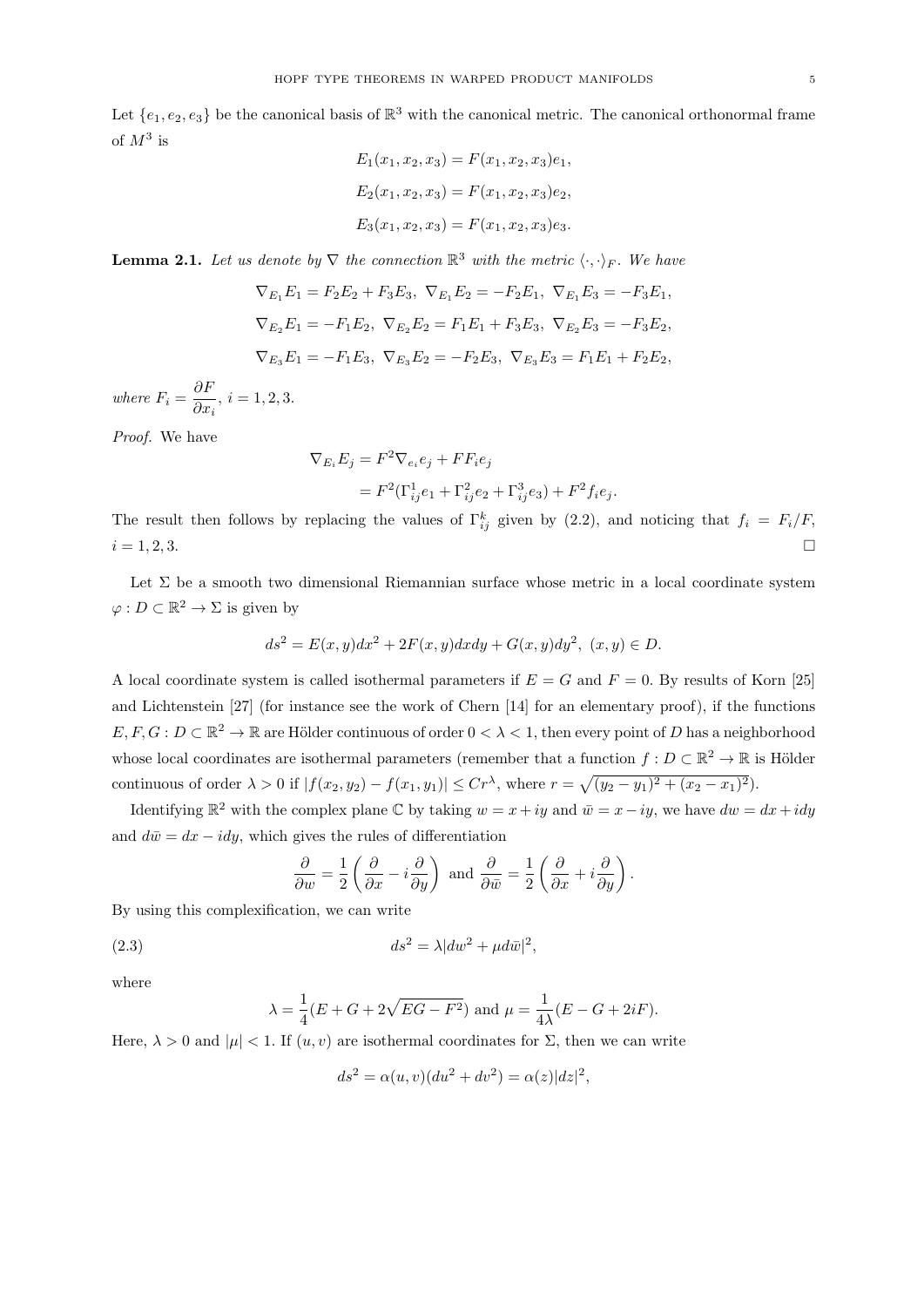where  $z = u + iv$ .

Remark 2.1. The existence of isothermal coordinates can be also proved by applying known existence theorems for the Beltrami equation. In fact, since the change of coordinates satisfies

(2.4) 
$$
ds^2 = \alpha |dz|^2 = \alpha |z_w|^2 \left| dw^2 + \frac{z_{\bar{w}}}{z_w} d\bar{w} \right|^2,
$$

comparing (2.3) and (2.4), there exist isothermal parameters in a neighborhood of  $\Sigma$  is and only if there exists a solution of the Beltrami differential equation

$$
\frac{\partial z}{\partial \bar{w}} = \mu \frac{\partial z}{\partial w}.
$$

By using  $L^p$  estimates for singular integral operators of Calderón and Zygmund, it can proved that the solution exists in any neighborhood where  $\|\mu\|_{\infty} < 1$  (see for instance [35], p.20-21 and p.97).

In this section, we will consider a smooth Riemannian surface  $\Sigma$  and an isometric immersion  $X : \Sigma \to$  $M_F^3$ . Taking isothermal parameters u and v in a neighborhood of  $\Sigma$  and complexifying the parameters by taking  $z = u + iv$ , we can identify this neighborhood of  $\Sigma$  with a subset of  $\mathbb C$  and obtain

$$
\langle X_z, X_{\bar{z}} \rangle_F = \frac{\alpha(z)}{2},
$$

where  $X_z = \frac{\partial X}{\partial z}$ ,  $X_{\bar{z}} = \frac{\partial X}{\partial \bar{z}}$ , and  $\alpha(z)$  is the conformal factor of  $\Sigma$ , i.e.,  $ds^2 = \alpha(z)|dz|^2$  is the metric of Σ. In this case, the second fundamental form becomes

$$
II = Pdz^2 + H\alpha|dz|^2 + \bar{P}d\bar{z}^2,
$$

where

$$
Pdz^2 = \langle \nabla_{X_z} X_z, N_F \rangle_F
$$

is the Hopf differential of  $X$ , i.e., the  $(2, 0)$ -part of the complexified second fundamental form. For more details about the complexification and the Hopf differential, we refer to the chapter VI of the classical book of Hopf, see [24].

Remark 2.2. Here and after, the bar over a quantity will mean the complex conjugate of the quantity.

Since  $X_z = \frac{1}{2}(X_u - iX_v)$  and  $X_{\bar{z}} = \frac{1}{2}(X_u + iX_v)$ , where  $X_u = \frac{\partial X}{\partial u}$  and  $X_v = \frac{\partial X}{\partial v}$ , we have  $X_u = X_z + X_{\bar{z}}$ and  $X_v = i(X_z - X_{\bar{z}})$ . This implies

$$
X_u \times X_v = i(X_z + X_{\bar{z}}) \times (X_z - X_{\bar{z}}) = 2iX_{\bar{z}} \times X_z,
$$

where  $\times$  means the usual vector product of  $\mathbb{R}^3$ . On the other hand,

$$
||X_u \times X_v||_F = \sqrt{||X_u||_F^2 ||X_v||_F^2 - \langle X_u, X_v \rangle_F^2} = 2\langle X_z, X_{\bar{z}} \rangle_F = \alpha,
$$

where  $||Y||_F^2 = \langle Y, Y \rangle_F$ ,  $Y \in \mathbb{R}^3$ . Therefore, the unitary normal vector field of the immersion, with the canonical orientation, is given by

(2.5) 
$$
N_F = \frac{X_u \times X_v}{\|X_u \times X_v\|_F} = \frac{2i}{\alpha} X_{\bar{z}} \times X_z.
$$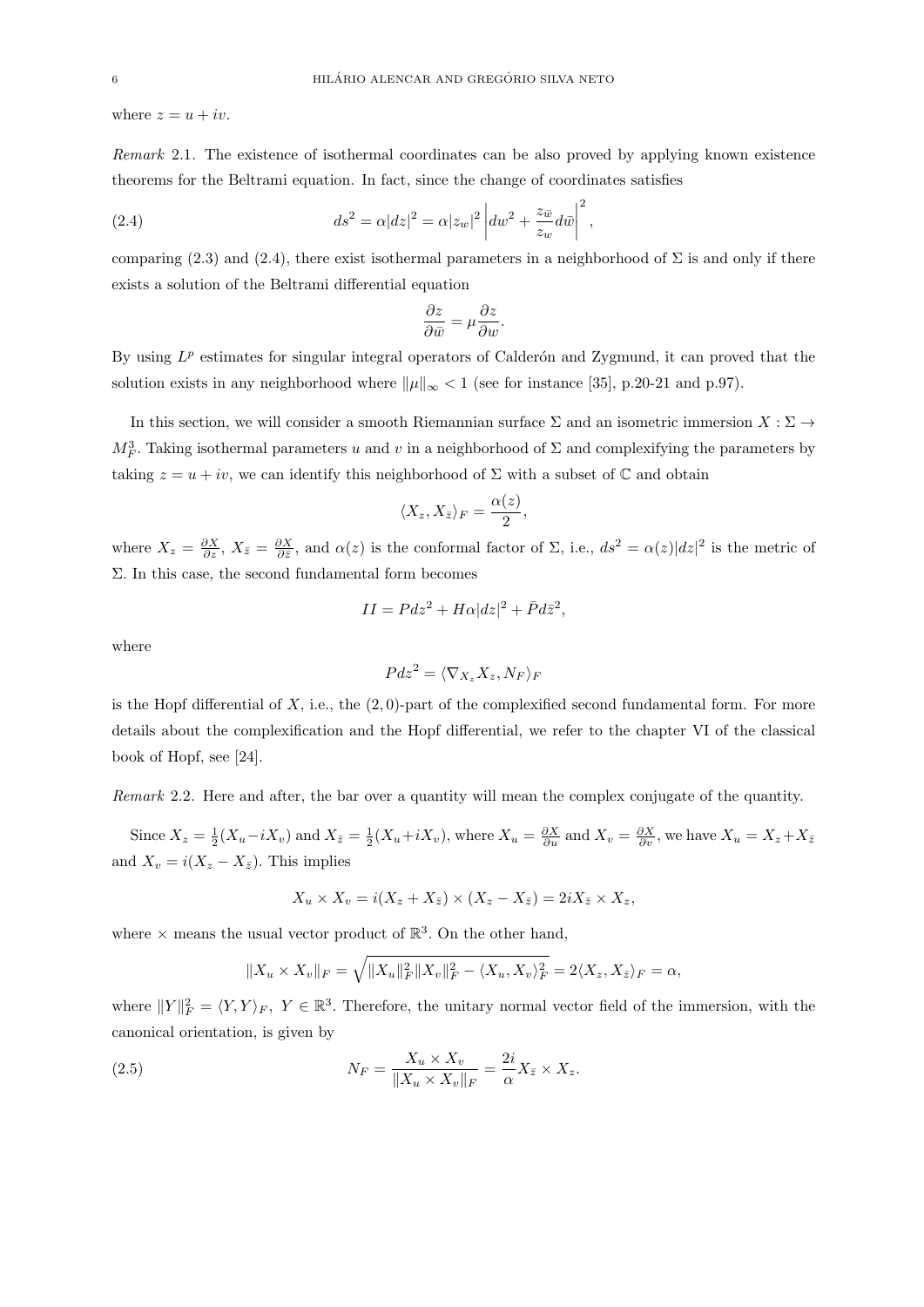We also have the following fundamental equations

(2.6) 
$$
\begin{cases} \nabla_{X_z} X_z = \frac{\alpha_z}{\alpha} X_z + P N_F \\ \nabla_{X_{\bar{z}}} X_z = \frac{\alpha H}{2} N_F \\ \nabla_{X_{\bar{z}}} X_{\bar{z}} = \frac{\alpha_z}{\alpha} X_{\bar{z}} + \bar{P} N_F \end{cases} \qquad \begin{cases} \nabla_{X_z} N = -H X_z - \frac{2P}{\alpha} X_{\bar{z}} \\ \nabla_{X_z} N = -\frac{2\bar{P}}{\alpha} X_z - H X_{\bar{z}}. \end{cases}
$$

Since

(2.7)  
\n
$$
P = \langle \nabla_{X_z} X_z, N \rangle = \frac{1}{4} \langle \nabla_{X_u - iX_v} X_u - iX_v, N \rangle
$$
\n
$$
= \frac{1}{4} [\langle \nabla_{X_u} X_u, N \rangle - \langle \nabla_{X_v} X_v, N \rangle - i(\langle \nabla_{X_u} X_v, N \rangle + \langle \nabla_{X_v} X_u, N \rangle)]
$$
\n
$$
= \frac{1}{4} [II(X_u, X_u) - II(X_v, X_v) - 2iII(X_u, X_v)],
$$

where II is the second fundamental form of  $\Sigma$  in  $\mathbb{R}^3$ , we have  $P = 0$  if and only if II is umbilical. Moreover,

$$
|P|^2 = \frac{1}{16} [(II(X_u, X_u) - II(X_v, X_v))^2 + 4II(X_u, X_v)^2]
$$
  
= 
$$
\frac{1}{16} [(II(X_u, X_u) + II(X_v, X_v))^2 - 4(II(X_u, X_u)II(X_v, X_v) - II(X_u, X_v)^2)]
$$
  
= 
$$
\frac{1}{16} [(\text{trace } II)^2 - 4(\text{det } II)].
$$

Since  $H = \frac{1}{2}$  trace II is the mean curvature and, by the Gauss equation det  $II = K - \overline{K}(T\Sigma)$ , we have

(2.8) 
$$
|P|^2 = \frac{1}{4}(H^2 - K + \overline{K}(T\Sigma)).
$$

Here K is the Gaussian curvture of  $\Sigma$  and  $\overline{K}(T\Sigma)$  is the sectional curvature of  $M_F^3$  relative to the two dimensional subspace  $T\Sigma$ .

In order to prove our main theorems, we shall need some computational lemmas.

**Lemma 2.2.** If  $Pdz^2 = \langle \nabla_{X_z} X_z, N_F \rangle_F$  be the Hopf differential of a conformal immersion  $X : \Sigma \to M_F^3$ , then

$$
P_{\bar{z}} = \frac{\alpha}{2} H_z + \langle \overline{R}(X_z, X_{\bar{z}}) X_z, N \rangle_F,
$$

where  $\overline{R}$  is the curvature tensor of  $M_F^3$ .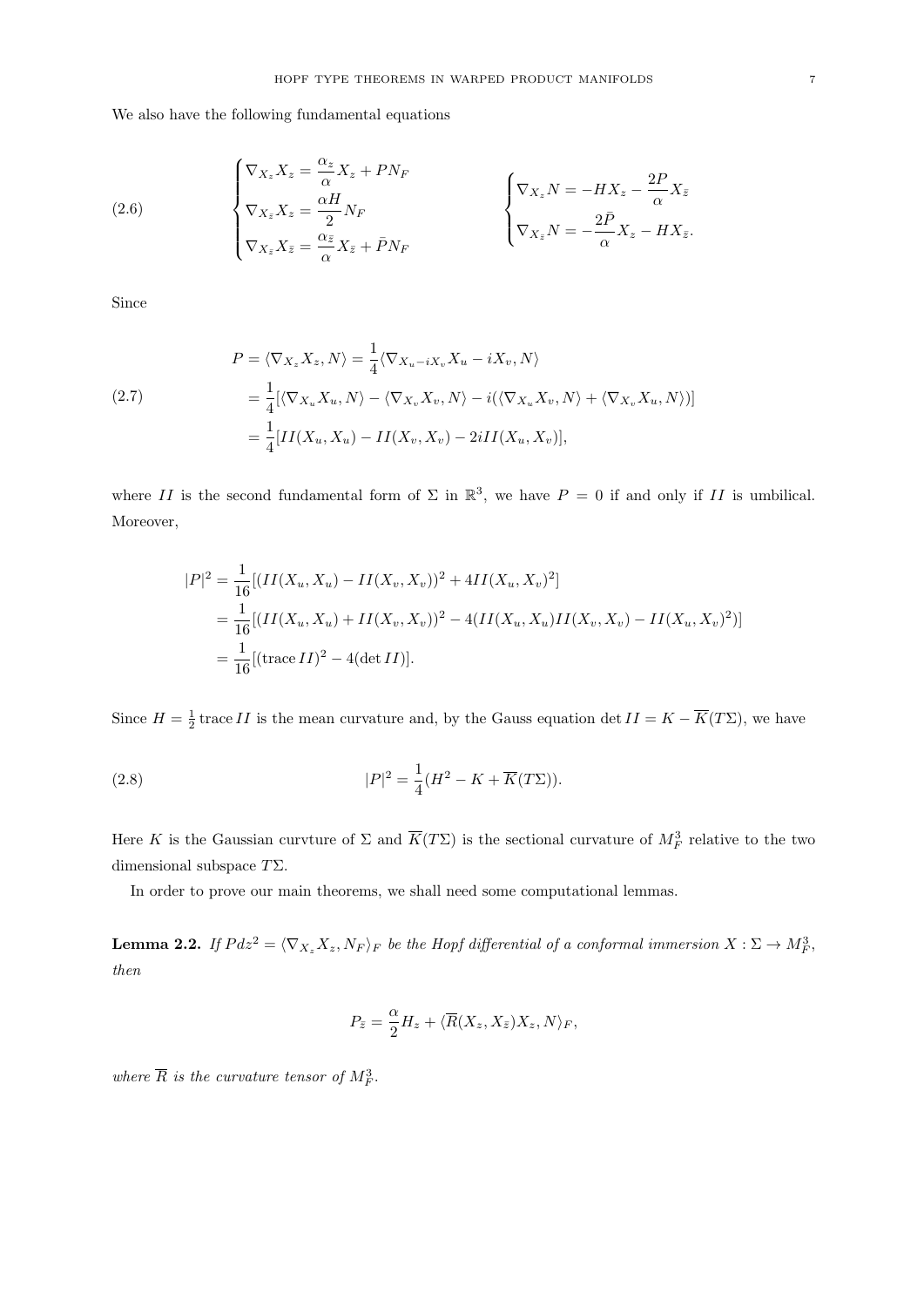Proof. We have

$$
P_{\overline{z}} = \frac{\partial}{\partial \overline{z}} \langle \nabla_{X_z} X_z, N_F \rangle_F
$$
  
\n
$$
= \langle \nabla_{X_{\overline{z}}} \nabla_{X_z} X_z, N_F \rangle_F + \langle \nabla_{X_z} X_z, \nabla_{X_{\overline{z}}} N_F \rangle_F
$$
  
\n
$$
= \langle \overline{R}(X_z, X_{\overline{z}}) X_z, N_F \rangle_F + \langle \nabla_{X_z} \nabla_{X_{\overline{z}}} X_z, N_F \rangle_F + \langle \nabla_{X_z} X_z, \nabla_{X_{\overline{z}}} N_F \rangle_F
$$
  
\n
$$
= \langle \overline{R}(X_z, X_{\overline{z}}) X_z, N_F \rangle_F + \frac{\partial}{\partial \overline{z}} (\langle \nabla_{X_{\overline{z}}} X_z, N_F \rangle_F) - \langle \nabla_{X_{\overline{z}}} X_z, \nabla_{X_z} N \rangle_F + \langle \nabla_{X_z} X_z, \nabla_{X_{\overline{z}}} N \rangle_F
$$
  
\n
$$
= \langle \overline{R}(X_z, X_{\overline{z}}) X_z, N_F \rangle_F + \frac{\partial}{\partial z} \left( \frac{\alpha H}{2} \right) - \langle \frac{\alpha H}{2} N_F, -H X_z - \frac{2P}{\alpha} X_{\overline{z}} \rangle_F
$$
  
\n
$$
+ \langle \frac{\alpha_z}{\alpha} X_z + P N, - \frac{2P}{\alpha} X_z - H X_{\overline{z}} \rangle_F
$$
  
\n
$$
= \langle \overline{R}(X_z, X_{\overline{z}}) X_z, N_F \rangle_F + \frac{\alpha H_z}{2}.
$$

In order to calculate the expression for  $\langle \bar{R}(X_z, X_{\bar{z}})X_z, N_F \rangle_F$ , we will use the following result, whose proof can be found in [17], p. 98. Here we use the expression as it is written in the classical work of Kulkarni [26], Proposition 2.2, p. 318.

 $\Box$ 

**Lemma 2.3.** Let  $(M, g)$  be a Riemannian manifold and  $\bar{g} = e^{2\phi}g$  be a conformal metric. If R and  $\bar{R}$ denote the curvature tensors of M with metrics  $g$  and  $\bar{g}$ , respectively, then

$$
\bar{R}(X,Y)Z = R(X,Y)Z + [\text{Hess}\,\phi(Y,Z) - Y\phi Z\phi + \langle Y,Z\rangle ||\nabla\phi||^2]X
$$

$$
- [\text{Hess}\,\phi(X,Z) - X\phi Z\phi + \langle X,Z\rangle ||\nabla\phi||^2]Y
$$

$$
+ \langle Y,Z\rangle [\nabla_X \nabla\phi - (X\phi)\nabla\phi] - \langle X,Z\rangle [\nabla_Y \nabla\phi - (Y\phi)\nabla\phi].
$$

Here, Hess  $\phi$ , and  $\nabla$  are, respectively, the Hessian and the connection (and the gradient) relative to the metric g.

**Lemma 2.4.** If  $X : (\Sigma, \alpha(z)|dz|^2) \to M_F^3$  be a conformal immersion with normal vector  $N_F$ , then

$$
\langle \bar{R}(X_z, X_{\bar{z}}) X_z, N_F \rangle_F = -\frac{\alpha}{2F} \operatorname{Hess} F(X_z, N_F),
$$

where  $Hess F$  is the Euclidean hessian of  $F$ .

Proof. First, notice that

(2.9)  
\n
$$
\langle \bar{R}(X_z, X_{\bar{z}})X_z, N_F \rangle_F = \frac{1}{8} \langle \bar{R}(X_u - iX_v, X_u + iX_v)(X_u - iX_v), N_F \rangle_F
$$
\n
$$
= \frac{i}{4} \langle \bar{R}(X_u, X_v)X_u, N_F \rangle_F + \frac{1}{4} \langle \bar{R}(X_u, X_v)X_v, N_F \rangle_F.
$$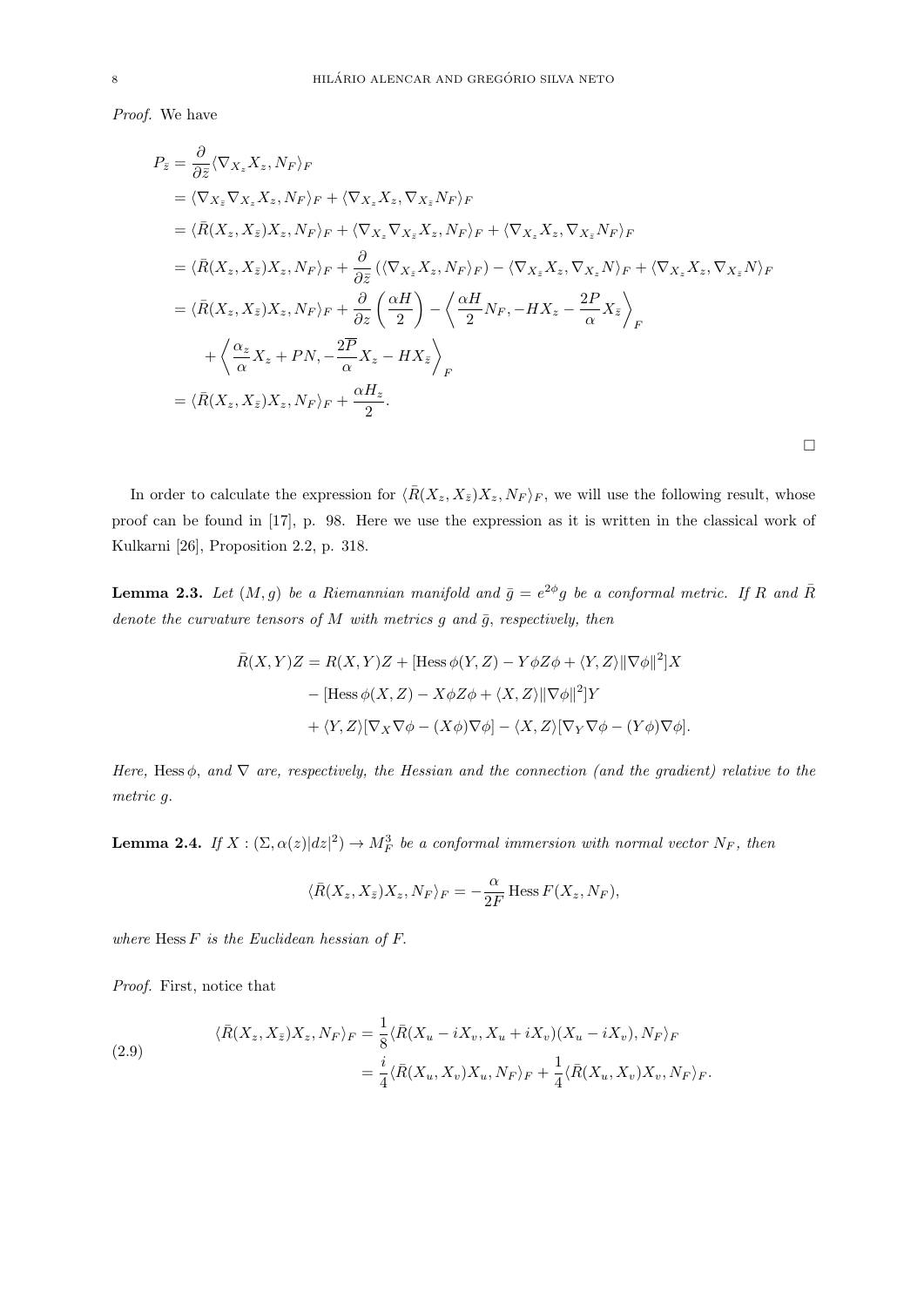By using Lemma 2.3 for  $\phi = -\log F$ , we have

(2.10)  
\n
$$
\langle \bar{R}(X_u, X_v) X_u, N_F \rangle_F = \langle X_v, X_u \rangle [\langle \nabla_{X_u} \nabla \phi, N_F \rangle_F - (X_u \phi) \langle \nabla \phi, N_F \rangle_F]
$$
\n
$$
- \langle X_u, X_u \rangle [\langle \nabla_{X_v} \nabla \phi, N_F \rangle_F - (X_v \phi) \langle \nabla \phi, N_F \rangle_F]
$$
\n
$$
= - \langle X_u, X_u \rangle_F [\langle \nabla_{X_v} \nabla \phi, N_F \rangle - (X_v \phi) \langle \nabla \phi, N_F \rangle]
$$
\n
$$
= - \langle X_u, X_u \rangle_F [\text{Hess } \phi(X_v, N_F) - \langle \nabla \phi, X_v \rangle \langle \nabla \phi, N_F \rangle]
$$
\n
$$
= -\alpha [\text{Hess } \phi(X_v, N_F) - \langle \nabla \phi, X_v \rangle \langle \nabla \phi, N_F \rangle].
$$

Analogously,

(2.11) 
$$
\langle \bar{R}(X_u, X_v) X_u, N_F \rangle_F = \alpha [\text{Hess}\,\phi(X_u, N_F) - \langle \nabla \phi, X_u \rangle \langle \nabla \phi, N_F \rangle].
$$

Replacing  $(2.10)$  and  $(2.11)$  in  $(2.9)$ , gives

$$
\langle \bar{R}(X_z, X_{\bar{z}})X_z, N_F \rangle_F = \frac{\alpha}{2} [\text{Hess}\,\phi(X_z, N_F) - \langle \nabla \phi, X_z \rangle \langle \nabla \phi, N_F \rangle].
$$

On the other hand, since

$$
\nabla \phi = -\frac{\nabla F}{F} \text{ and } \operatorname{Hess} \phi(U, V) = -\frac{1}{F} \operatorname{Hess} F(U, V) + \frac{1}{F^2} \langle \nabla F, U \rangle \langle \nabla F, V \rangle,
$$

we obtain

$$
\langle \bar{R}(X_z, X_{\bar{z}})X_z, N_F \rangle_F = -\frac{\alpha}{2F} \operatorname{Hess} F(X_z, N_F).
$$

|  |  | <b>Lemma 2.5.</b> If $X : (\Sigma, \alpha(z) dz ^2) \to M_F^3$ be a conformal immersion, then |  |  |  |  |  |
|--|--|-----------------------------------------------------------------------------------------------|--|--|--|--|--|
|--|--|-----------------------------------------------------------------------------------------------|--|--|--|--|--|

(2.12) 
$$
\frac{4}{\alpha(F(X))^2} \|X\|_{z} \|X\|_{\bar{z}} + \left(\frac{X}{\|X\|} \cdot N\right)^2 = 1,
$$

where  $||X||$  denotes the Euclidean norm of X.

*Proof.* Considering the frame  $\{X_z, X_{\bar{z}}, N\}$  in  $\mathbb{R}^3$ , we can write

$$
X = aX_z + bX_{\bar{z}} + cN,
$$

for smooth functions  $a, b, c : \Sigma \to \mathbb{R}$ . Since  $X_z \cdot X_z = X_{\bar{z}} \cdot X_{\bar{z}} = 0$  implies

$$
X \cdot X_z = a(X_z \cdot X_z) + b(X_{\bar{z}} \cdot X_z) + c(N \cdot X_z)
$$
  
=  $b(F(X))^2 \langle X_{\bar{z}}, X_z \rangle_F = b(F(X))^2 \frac{\alpha}{2},$ 

and analogously for  $X \cdot X_{\bar{z}}$  and  $X \cdot N$ , we have

$$
X = \frac{2}{\alpha(F(X))^2} (X \cdot X_{\bar{z}}) X_z + \frac{2}{\alpha(F(X))^2} (X \cdot X_z) X_{\bar{z}} + (X \cdot N) N.
$$

This implies

$$
||X||^2 = X \cdot X = \frac{8}{\alpha^2 (F(X))^4} (X \cdot X_z)(X \cdot X_{\bar{z}})(X_{\bar{z}} \cdot X_z) + (X \cdot N)^2
$$

$$
\frac{8}{\alpha^2 (F(X))^4} (X \cdot X_z)(X \cdot X_{\bar{z}}) \frac{\alpha (F(X))^2}{2} + (X \cdot N)^2
$$

$$
\frac{4}{\alpha^2 (F(X))^2} (X \cdot X_z)(X \cdot X_{\bar{z}}) + (X \cdot N)^2.
$$

 $\Box$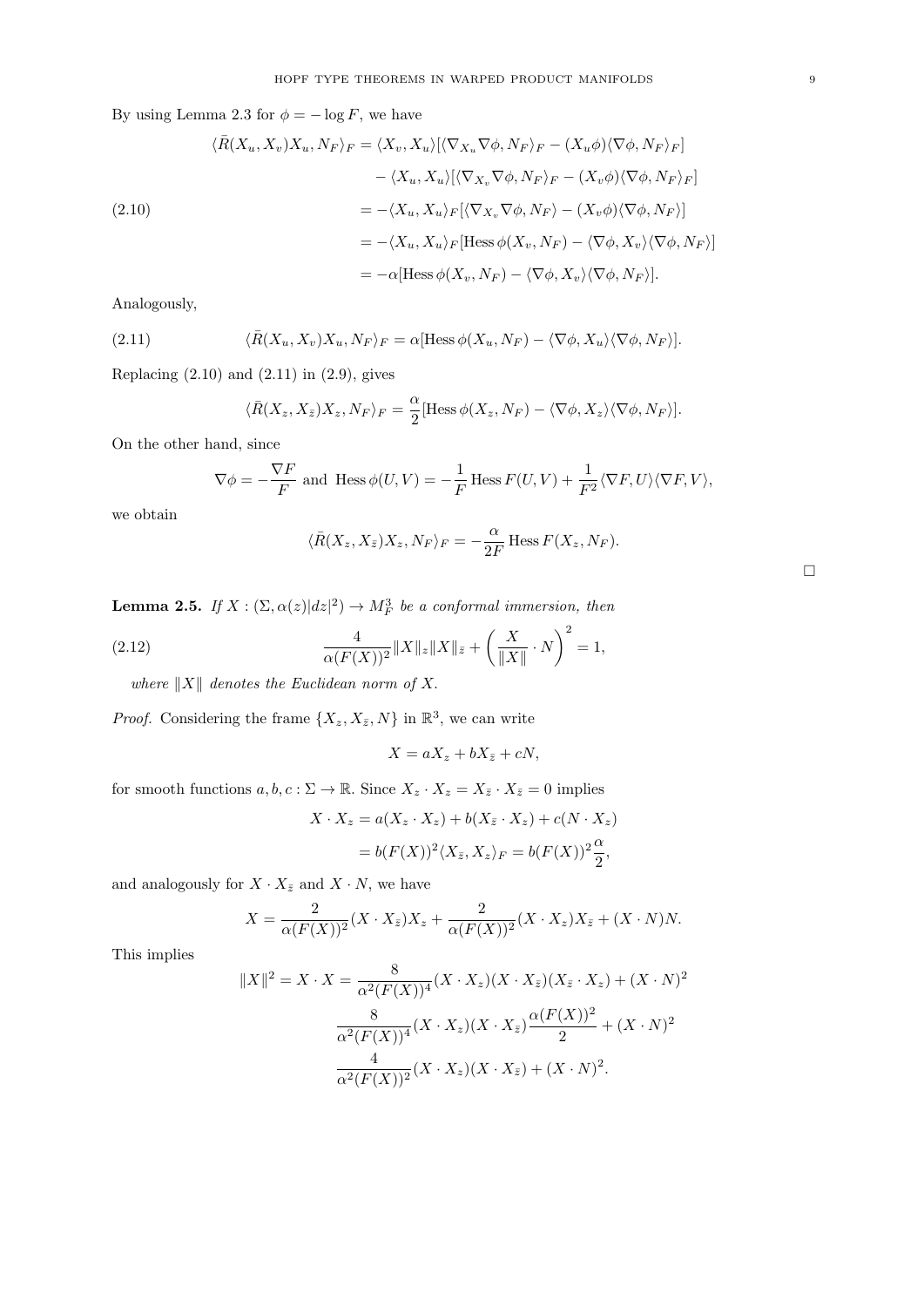By using  $X \cdot X_z = ||X|| ||X||_z$  and  $X \cdot X_{\bar{z}} = ||X|| ||X||_{\bar{z}}$ , we obtain the result dividing the expression above by  $||X||^2$ .<br>1980 - Paul Barbara, politikar eta biztanleria eta biztanleria eta biztanleria eta biztanleria eta biztanleri

**Lemma 2.6.** Let  $X : (\Sigma, \alpha(z)|dz|^2) \to M_F^3$  be a conformal immersion. If  $\overline{K}(T\Sigma)$  denotes the sectional curvature of  $M_F^3$  relative to the plane  $dX(T\Sigma)$ , then

$$
\overline{K}(T\Sigma) = -\|\nabla F\|^2 + \frac{4}{\alpha(z)F(X(z))}
$$
 Hess  $F(X_z, X_{\bar{z}})$ ,

where  $\|\nabla F\|^2 = \left(\frac{\partial F}{\partial x_1}(X(z))\right)^2 + \left(\frac{\partial F}{\partial x_2}(X(z))\right)^2 + \left(\frac{\partial F}{\partial x_3}(X(z))\right)^2$  and Hess F denotes the Euclidian hessian of F.

*Proof.* Considering the frame  $\{X_z, X_{\bar{z}}\}$  in  $T\Sigma$ , we have

$$
\overline{K}(T\Sigma) = \frac{\langle \overline{R}(X_z, X_{\overline{z}})X_z, X_{\overline{z}} \rangle_F}{\langle X_z, X_z \rangle_F \langle X_{\overline{z}}, X_{\overline{z}} \rangle_F - \langle X_{\overline{z}}, X_z \rangle_F^2} = -\frac{\langle \overline{R}(X_z, X_{\overline{z}})X_z, X_{\overline{z}} \rangle_F}{\langle X_{\overline{z}}, X_z \rangle_F^2},
$$

i.e.,

(2.13) 
$$
\overline{K}(T\Sigma) = -\frac{4}{\alpha(z)^2} \langle \overline{R}(X_z, X_{\overline{z}}) X_z, X_{\overline{z}} \rangle_F.
$$

Since

(2.14) 
$$
\langle \overline{R}(X_z, X_{\overline{z}})X_z, X_{\overline{z}} \rangle_F = \frac{1}{16} \langle \overline{R}(X_u - iX_v, X_u + iX_v)(X_u - iX_v), X_u + iX_v \rangle_F
$$

$$
= -\frac{1}{4} \langle \overline{R}(X_u, X_v)X_u, X_v \rangle_F,
$$

by using Lemma 2.3 for  $\phi = -\log F$ , we obtain

$$
\langle \overline{R}(X_u, X_v)X_u, X_v \rangle_F = -[\text{Hess}\,\phi(X_u, X_u) - \langle X_u, \nabla\phi \rangle^2 + \langle X_u, X_u \rangle |\nabla\phi|^2] \langle X_v, X_v \rangle_F
$$

$$
- \langle X_u, X_u \rangle [\langle \nabla_{X_v} \nabla\phi, X_v \rangle_F - \langle X_u, \nabla\phi \rangle \langle \nabla\phi, X_v \rangle_F]
$$

$$
= -\alpha [\text{Hess}\,\phi(X_u, X_u) - \langle X_u, \nabla\phi \rangle^2 + \langle X_u, X_u \rangle |\nabla\phi|^2]
$$

$$
- \alpha [\text{Hess}\,\phi(X_v, X_v) - \langle X_v, \nabla\phi \rangle^2].
$$

Since

$$
\nabla \phi = \frac{1}{F} \nabla F, \text{ Hess}\,\phi(U, V) = -\frac{1}{F} \text{Hess}\, F(U, V) + \frac{1}{F^2} \langle \nabla F, U \rangle \langle \nabla F, V \rangle
$$

and  $\langle X_u, X_u \rangle = F^2 \langle X_u, X_u \rangle_F = F^2 \alpha$ , we have

$$
\langle \overline{R}(X_u, X_v)X_u, X_v \rangle_F = -\alpha \left[ -\frac{1}{F} \left( \text{Hess}\, F(X_u, X_u) + \text{Hess}\, F(X_v, X_v) \right) \right) + \alpha ||\nabla F||^2 \right].
$$

On the other hand,

Hess 
$$
F(X_z, X_{\bar{z}}) = \frac{1}{4}
$$
 Hess  $F(X_u - iX_v, X_u + iX_v) = \frac{1}{4}$  [Hess  $F(X_u, X_u)$  + Hess  $F(X_v, X_v)$ ],

which gives

(2.15) 
$$
\langle \overline{R}(X_u, X_v)X_u, X_v \rangle_F = -\alpha^2 \|\nabla F\|^2 + \frac{4\alpha}{F} \text{Hess } F(X_z, X_{\bar{z}}).
$$

The result then comes by replacing  $(2.15)$  in  $(2.14)$  and then in  $(2.13)$ .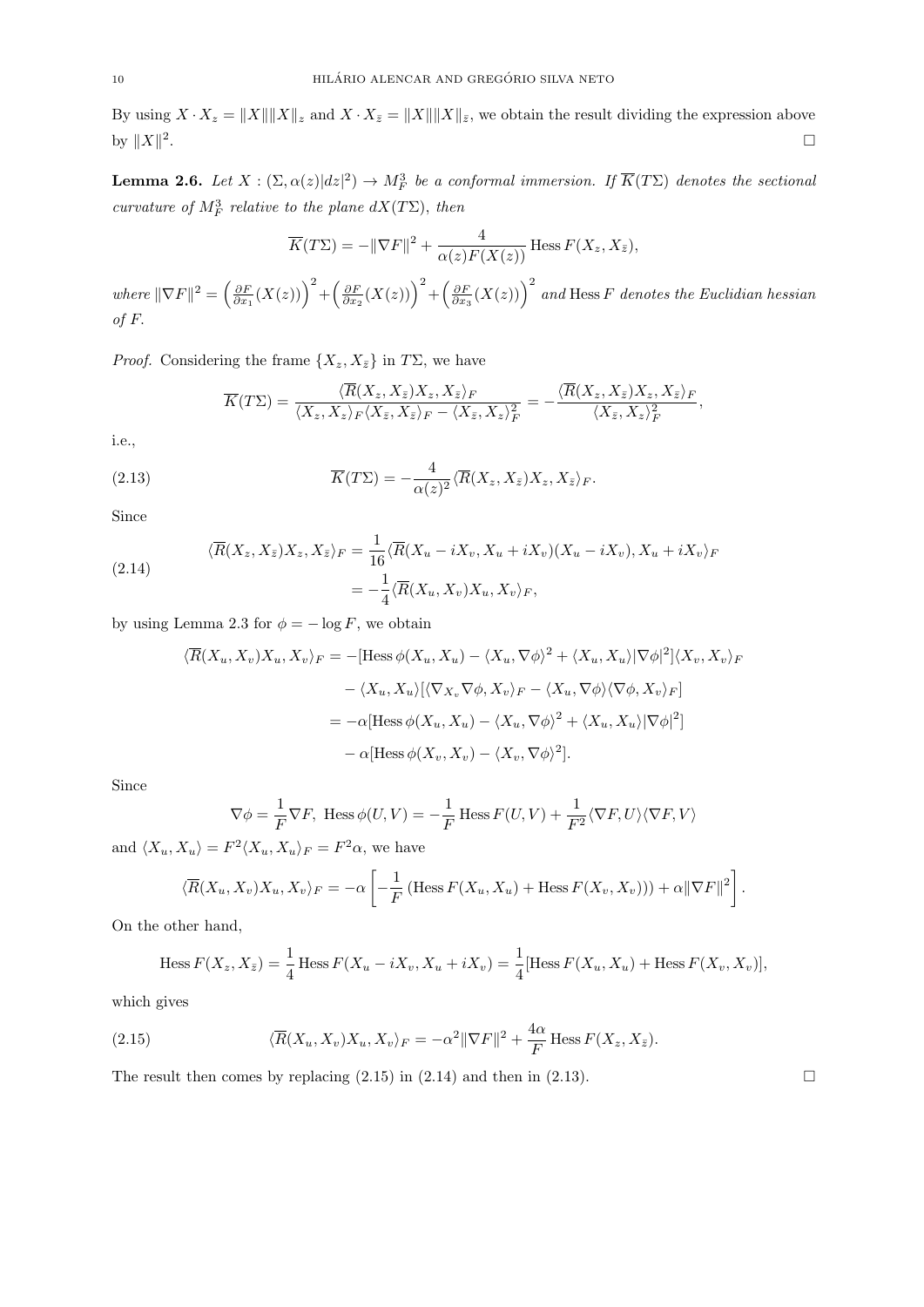## 3. Proof of the main result

Warped product manifolds can be seen as conformally flat Riemannian manifolds with radial weight, as follows. By taking the spherical coordinates in  $\mathbb{R}^3$ , we obtain

$$
dx_1^2 + dx_2^2 + dx_3^2 = dr^2 + r^2 d\omega^2,
$$

where  $r = \sqrt{x_1^2 + x_2^2 + x_3^2}$  and  $d\omega^2$  is the canonical metric of the round sphere  $\mathbb{S}^2$ . Let

$$
A(r_0, r_1) = \{(x_1, x_2, x_3) \in \mathbb{R}^3; r_0^2 \le x_1^2 + x_2^2 + x_3^2 \le r_1^2\}.
$$

If  $F: A(r_0, r_1) \subset \mathbb{R}^3 \to \mathbb{R}$  is a radial function, then there exists a positive real function  $u: (r_0, r_1) \subset$  $\mathbb{R} \to \mathbb{R}$  such that  $F(x_1, x_2, x_3) = u(r)$ . In this case, we have

$$
\langle \cdot, \cdot \rangle_F = \frac{1}{u(r)^2} (dr^2 + r^2 d\omega^2).
$$

Define  $G: (r_0, r_1) \to \mathbb{R}$  by  $G'(r) = 1/u(r)$ . Since  $G'(r) > 0$ , we have that the function G is invertible. Let  $G^{-1}: I \subset \mathbb{R} \to (r_0, r_1)$  be the inverse function of G, where  $I = G((r_0, r_1))$ , and denote by  $t = G(r)$ . Defining

$$
h(t) = \frac{G^{-1}(t)}{u(G^{-1}(t))},
$$

we have

(3.1) 
$$
\frac{dr}{u(r)} = dt \text{ and } \frac{r}{u(r)} = h(t).
$$

The metric  $\langle \cdot, \cdot \rangle_F$  thus becomes the warped metric

(3.2) 
$$
\langle \cdot, \cdot \rangle = dt^2 + h(t)^2 d\omega^2,
$$

where  $h: I \subset \mathbb{R} \to \mathbb{R}$  is a smooth function, called warping function, and  $M_F^3$  can be seen as the product  $M^3 = I \times \mathbb{S}^2$  with the metric (3.2), where  $I \subset \mathbb{R}$  is an interval.

To prove our main theorem, we will need the following Lemma, which is an adaptation of a result due to Eschenburg and Tribuzy, see [18] (see also the main Lemma of [6]):

**Lemma 3.1** (Eschenburg-Tribuzy, [18]). Let  $Q: U \subset \mathbb{C} \to \mathbb{C}$  be a complex function defined in an open set U of the complex plane. Assume that

$$
|Q_{\bar{z}}| \le f(z)|Q(z)|
$$

where  $f \in L^p$ ,  $p > 2$ , is a continuous, non-negative real function. Assume further that  $z = z_0 \in U$  is a zero of Q. Then either  $Q \equiv 0$  in a neighborhood  $V \subset U$  of  $z_0$  or

$$
Q(z) = (z - z_0)^k Q_k(z), \ z \in V, \ k \ge 1,
$$

where  $Q_k(z)$  is a continuous function with  $Q_k(z_0) \neq 0$ .

This lemma has the following consequence for surfaces homeomorphic to the sphere. The argument is contained in the proof of the main theorem of [6], and we include a proof here for the sake of completeness.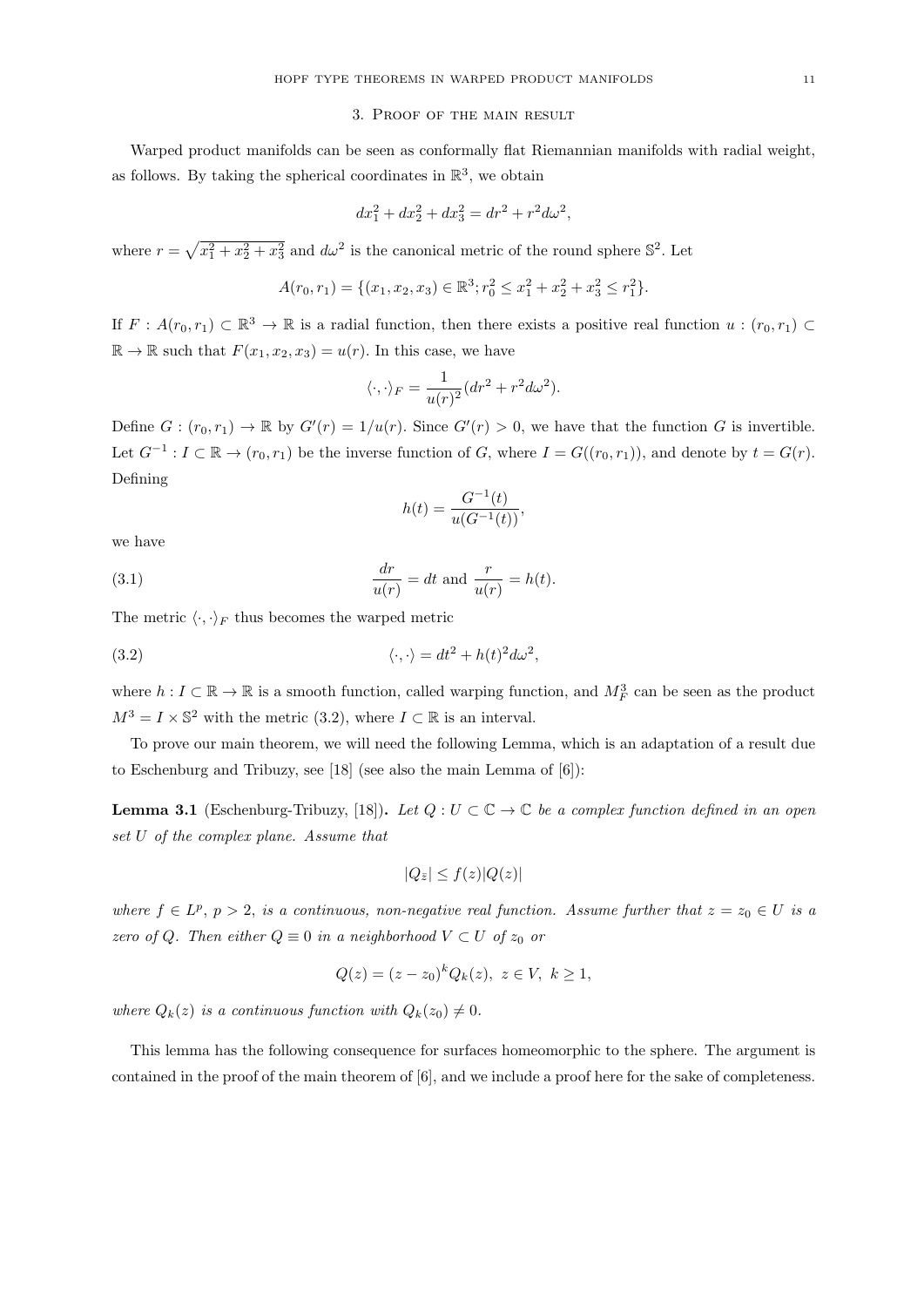**Lemma 3.2.** Let  $\Sigma$  be a Riemann surface homeomorphic to the sphere. Let  $Qdz^2$  denote a complex quadratic differential on  $\Sigma$ . Assume that

$$
(3.3) \t\t |Q_{\bar{z}}| \le f_0|Q|,
$$

where  $f_0: \Sigma \to \mathbb{R}$  is a non-negative and  $L^p$  function,  $p > 2$ , and z is a local conformal parameter. Then  $Q \equiv 0$  in  $\Sigma$ .

*Proof.* Let  $U \subset \Sigma$  be an open set covered by isothermal coordinates. Assume that the set of zeros of Q. in U is not empty and let  $z_0 \in U$  be a zero of Q. By the Lemma 3.1, either Q is identically zero in a neighborhood V of  $z_0$  or this zero is isolated and the index of a direction field determined by  $Im[Qdz^2] = 0$ is  $-k/2$  (hence negative). If, for some coordinate neighborhood V of zero,  $Q \equiv 0$ , this will be so for the whole  $\Sigma$ , otherwise, the zeroes on the boundary of V will contradict Lemma 3.1. So if Q is not identically zero, all zeroes are isolated and have negative indices. Since  $\Sigma$  has genus zero, the sum of the indices of the singularities of any field of directions is 2 (hence positive) by the Poincar´e Index Theorem. This contradiction shows that  $Q$  is identically zero. Notice also that  $Q$  must have a zero by the Poincaré Index theorem, since the sum of the index is 2 (hence nonzero).  $\Box$ 

*Proof of Theorem 1.2.* Differentiating the second equation of  $(3.1)$  relative to r, and by using the first one, we have

$$
r = u(r)h(t) \Rightarrow 1 = u'(r)h(t) + u(r)h'(t) \frac{dt}{dr} \Rightarrow 1 = u'(r)h(t) + h'(t)
$$

.

.

which implies

(3.4) 
$$
u'(r) = \frac{1 - h'(t)}{h(t)}
$$

Differentiating  $(3.4)$  relative to r and by using the first equation of  $(3.1)$ , we obtain

$$
u''(r) = \frac{d}{dt} \left( \frac{1 - h'(t)}{h(t)} \right) \frac{dt}{dr} = \left( \frac{-h''(t)h(t) - (1 - h'(t))h'(t)}{h(t)^2} \right) \frac{1}{u(r)},
$$

i.e.,

(3.5) 
$$
u''(r)u(r) = -\frac{h''(t)}{h(t)} - \frac{(1 - h'(t))h'(t)}{h(t)^2}
$$

On the other hand, for  $F(x_1, x_2, x_3) = u(r)$ , where  $r = \sqrt{x_1^2 + x_2^2 + x_3^2}$ , we have

$$
\frac{\partial F}{\partial x_i} = x_i \frac{u'(r)}{r} \Rightarrow \frac{\partial^2 F}{\partial x_i \partial x_j} = \frac{u'(r)}{r} \delta_{ij} + \frac{x_i x_j}{r^2} \left( u''(r) - \frac{u'(r)}{r} \right).
$$

This implies, for  $u, v \in \mathbb{R}^3$ ,

Hess 
$$
F(u, v) = \frac{u'(r)}{r}(u \cdot v) + \frac{1}{r^2} \left( u''(r) - \frac{u'(r)}{r} \right) (X \cdot u)(X \cdot v).
$$

We observe that

(3.6) 
$$
\frac{\partial}{\partial t} = \frac{\partial}{\partial r} \frac{dr}{dt} = u(r) \frac{\partial}{\partial r}
$$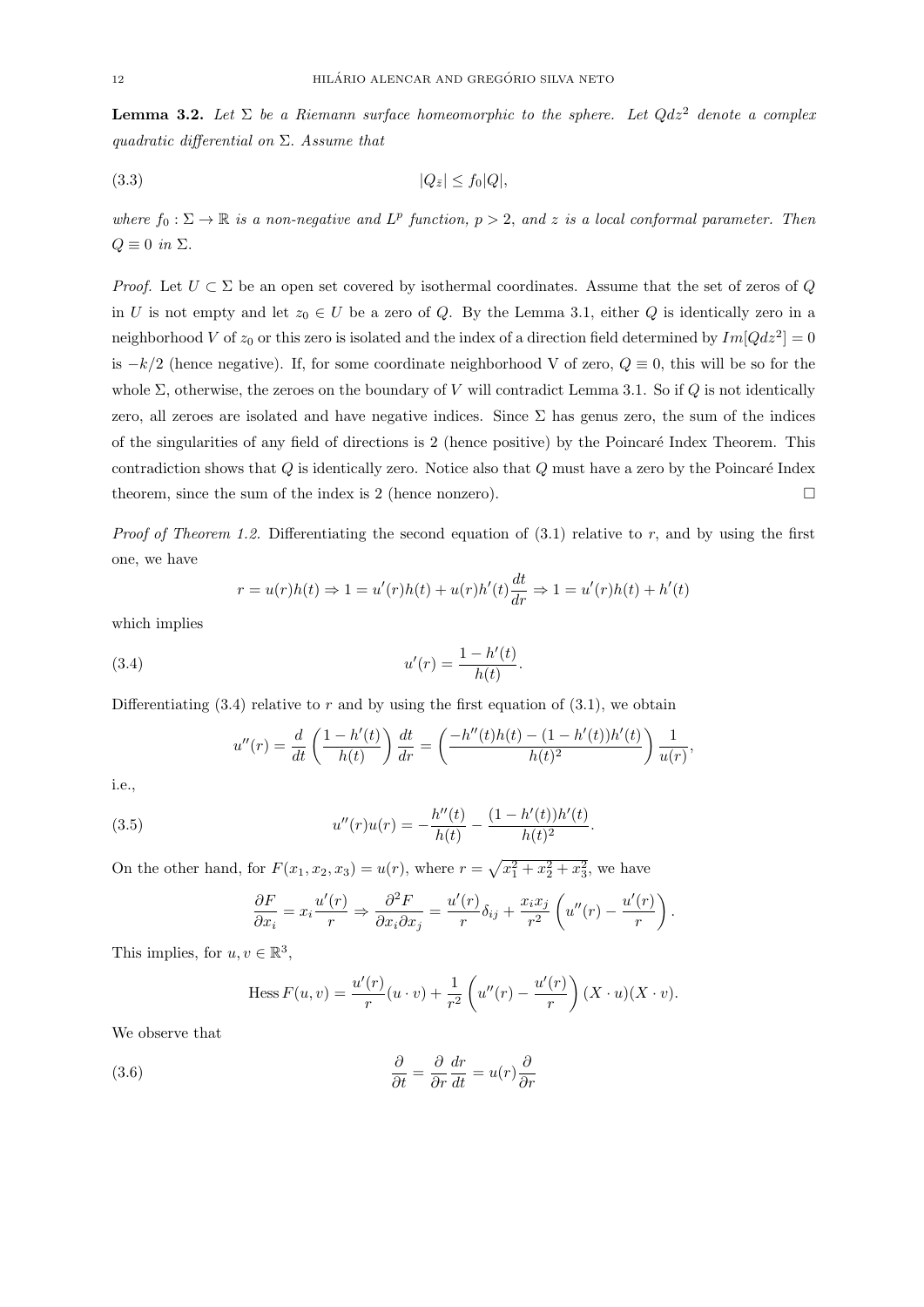and  $N_F = u(r)N$  gives

$$
\nu = \left\langle \frac{\partial}{\partial t}, N_F \right\rangle = \left\langle u(r) \frac{\partial}{\partial r}, u(r) N \right\rangle_F = u(r)^2 \left[ \frac{1}{u(r)^2} \left( \frac{\partial}{\partial r} \cdot N \right) \right]
$$

$$
= \left( \frac{X}{\|X\|} \cdot N \right),
$$

provided  $\partial/\partial r = X/\Vert X \Vert$ . Since

$$
X \cdot X_z = ||X||(||X||)_z = rr_z, \ X \cdot X_{\bar{z}} = ||X||(||X||)_{\bar{z}} = rr_{\bar{z}},
$$

we can rewrite the equation (2.12) of Lemma 2.5 as

(3.7) 
$$
\frac{4}{\alpha u(r)^2} r_z r_{\bar{z}} + \nu^2 = 1.
$$

This implies,

$$
\frac{4}{\alpha F} \operatorname{Hess} F(X_z, X_{\bar{z}}) = \frac{4}{\alpha u(r)} \frac{u'(r)}{r} (X_z \cdot X_{\bar{z}}) + \frac{4}{\alpha u(r)r^2} \left( u''(r) - \frac{u'(r)}{r} \right) (X \cdot X_z) (X \cdot X_{\bar{z}})
$$
\n
$$
= \frac{4u'(r)u(r)}{r} \frac{\langle X_z, X_{\bar{z}} \rangle_F}{\alpha} + \frac{4}{\alpha u(r)r^2} \left( u''(r) - \frac{u'(r)}{r} \right) (rr_z) (rr_{\bar{z}})
$$
\n
$$
= \frac{2u'(r)u(r)}{r} + \left( u''(r)u(r) - \frac{u(r)u'(r)}{r} \right) \frac{4}{\alpha u(r)^2} r_z r_{\bar{z}}
$$
\n
$$
= \frac{2u'(r)u(r)}{r} + \left( u''(r)u(r) - \frac{u(r)u'(r)}{r} \right) (1 - \nu^2)
$$
\n
$$
= \frac{2(1 - h'(t))}{h(t)^2} - \left( \frac{h''(t)}{h(t)} + \frac{(1 - h'(t))h'(t)}{h(t)^2} + \frac{1 - h'(t)}{h(t)^2} \right) (1 - \nu^2)
$$
\n
$$
= \frac{2(1 - h'(t))}{h(t)^2} - \left( \frac{h''(t)}{h(t)} + \frac{1 - h'(t)^2}{h(t)^2} \right) (1 - \nu^2).
$$

Since, by using (3.4),

$$
\|\nabla F\|^2 = u'(r)^2 = \frac{(1 - h'(t))^2}{h(t)^2},
$$

we have

$$
-\|\nabla F\|^2 + \frac{4}{\alpha F} \operatorname{Hess} F(X_z, X_{\bar{z}}) = -\frac{(1 - h'(t))^2}{h(t)^2} + \frac{2(1 - h'(t))}{h(t)^2} - \left(\frac{h''(t)}{h(t)} + \frac{1 - h'(t)^2}{h(t)^2}\right)(1 - \nu^2)
$$

$$
= \frac{1 - h'(t)^2}{h(t)^2} - \left(\frac{h''(t)}{h(t)} + \frac{1 - h'(t)^2}{h(t)^2}\right)(1 - \nu^2)
$$

$$
= K_{\tan}(t) - (K_{\tan}(t) - K_{\text{rad}}(t))(1 - \nu^2).
$$

Thus, by using Lemma 2.6, p. 10, and the the equation (2.8), p.7, we have

(3.8)  
\n
$$
|P| = \frac{1}{2} \sqrt{H^2 - K + \overline{K}(T\Sigma)}
$$
\n
$$
= \frac{1}{2} \sqrt{H^2 - K - \|\nabla F\|^2 + \frac{4}{\alpha F} \operatorname{Hess} F(X_z, X_{\overline{z}})}
$$
\n
$$
= \frac{1}{2} \sqrt{H^2 - K + K_{\tan}(t) - (K_{\tan}(t) - K_{\text{rad}}(t))(1 - \nu^2)}.
$$

On the other hand, since

$$
\frac{\partial r}{\partial z} = \frac{dr}{dt} \frac{\partial t}{\partial z} = u(r) \frac{\partial t}{\partial z},
$$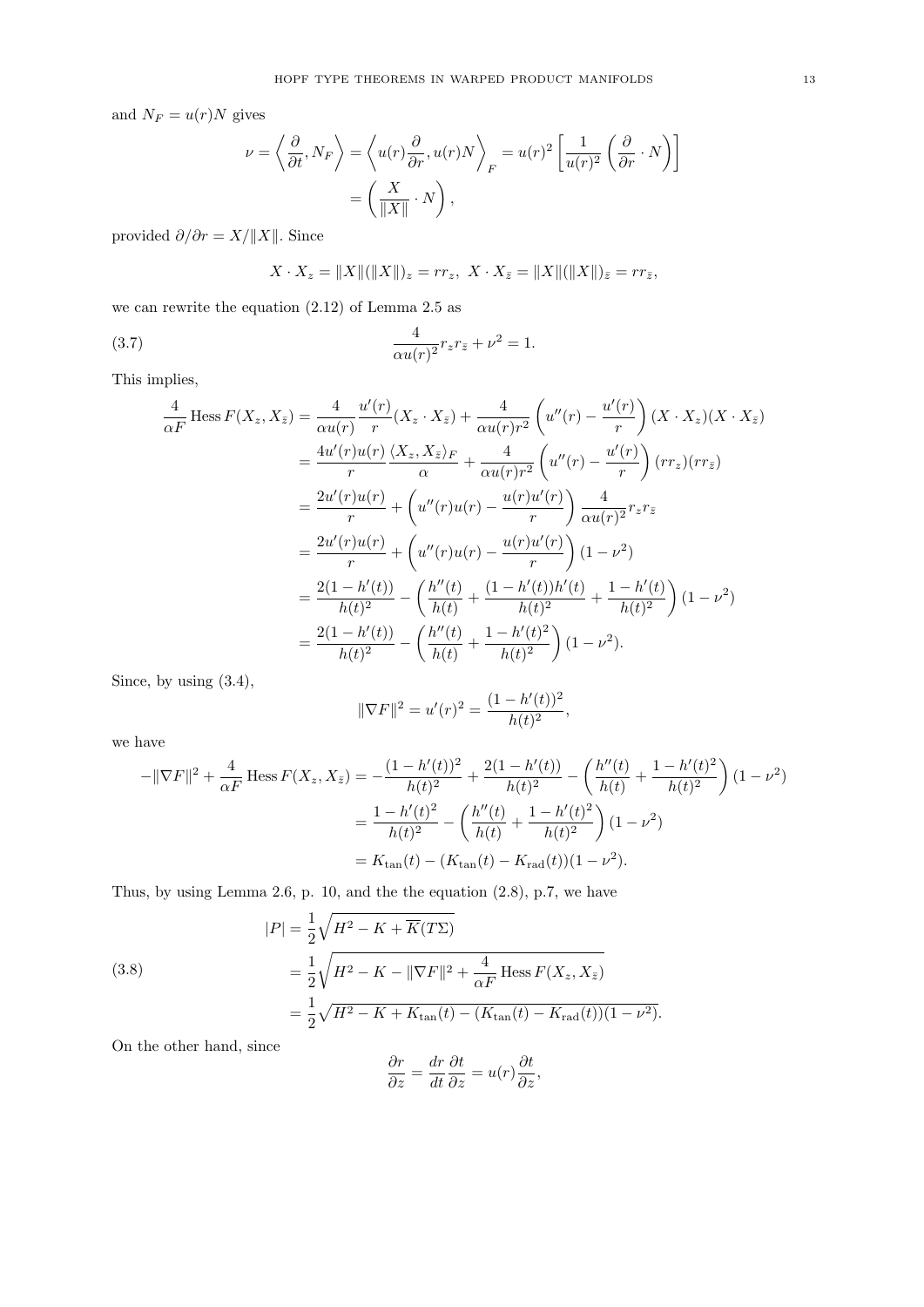we have

(3.9)  
\n
$$
\text{Hess } F(X_z, N) = \frac{1}{r^2} \left( u''(r) - \frac{u'(r)}{r} \right) (X \cdot X_z) (X \cdot N)
$$
\n
$$
= \left( u''(r) u(r) - \frac{u'(r) u(r)}{r} \right) \frac{\nu}{u(r)} r_z
$$
\n
$$
= -\left( \frac{h''(t)}{h(t)} + \frac{1 - h'(t)^2}{h(t)^2} \right) \frac{\nu}{u(r)} r_z
$$
\n
$$
= -(K_{\tan}(t) - K_{\text{rad}}(t)) \frac{\nu}{u(r)} r_z
$$
\n
$$
= -(K_{\tan}(t) - K_{\text{rad}}(t)) \nu \frac{\partial t}{\partial z}.
$$

Replacing  $(3.9)$  in  $(2.4)$  and then in  $(2.2)$ , we obtain

$$
P_{\bar{z}} = \frac{\alpha}{2}H_z - \frac{\alpha}{2} \operatorname{Hess} F(X_z, N) = \frac{\alpha}{2} [H_z + (K_{\text{tan}}(t) - K_{\text{rad}}(t)) \nu t_z].
$$

Since

$$
|P_{\bar{z}}| = \frac{\alpha}{2} |H_z + (K_{\text{tan}}(t) - K_{\text{rad}}(t))\nu t_z|
$$
  
= 
$$
\frac{\alpha}{2} |dH(X_z) + (K_{\text{tan}}(t) - K_{\text{rad}}(t))\nu dt(X_z)|
$$
  

$$
\leq \frac{\alpha}{2} |dH + (K_{\text{tan}}(t) - K_{\text{rad}}(t))\nu dt| \|X_z\|
$$
  
= 
$$
\left(\frac{\alpha}{2}\right)^{3/2} |dH + (K_{\text{tan}}(t) - K_{\text{rad}}(t))\nu dt|,
$$

the hypothesis (1.4) and (3.8) imply

$$
|P_{\bar{z}}| \le 2\left(\frac{\alpha}{2}\right)^{3/2}f|P|.
$$

This implies, by using Lemma 3.2, p. 12, for  $f_0 = 2(\frac{\alpha}{2})^{3/2}f$ , that  $P = 0$  everywhere in  $\Sigma$ . Therefore, by  $(2.7), \Sigma$  is umbilic.

If H is constant, then  $|P| \equiv 0$  gives

$$
|K_{\tan}(t) - K_{\text{rad}}(t)||\nu||dt| \equiv 0.
$$

This and the hypothesis that  $K_{tan}(t) \neq K_{rad}(t)$ , except possibly by a discret set of values  $t \in I$ , gives  $|K_{tan}(t) - K_{rad}(t)| = 0$  only for discrete set, which implies, by continuity, that

$$
|\nu||dt| \equiv 0.
$$

Let  $D_1 = \{z \in \Sigma; \nu = 0\}$  and  $D_2 = \{z \in \Sigma; dt = 0\}$ . We have  $D_1 \cup D_2 = \Sigma$ . Observe that, by using that

$$
r_z = \frac{\partial r}{\partial z} = \frac{dr}{dt} \frac{\partial t}{\partial z} = u(r)t_z
$$

and analogously for  $r_{\bar{z}}$ , in (3.7), we have

$$
\frac{4}{\alpha}t_z t_{\bar{z}} + \nu^2 = 1.
$$

This gives that  $\nu^2 = 1$  in  $D_2$ . Thus, by continuity of  $\nu$ , we have  $D_1 \cap D_2 = \emptyset$ , and  $D_1 = \emptyset$  or  $D_1 = \Sigma$ . But, since  $\Sigma$  is compact, there exist  $t_0, t_1 \in I$  such that  $\Sigma \subset [t_0, t_1] \times \mathbb{S}^2$ . Taking the least value of  $t_1$  with this property, we have that  $\Sigma$  is tangent to the slice  $\{t_1\} \times \mathbb{S}^2$  and, at this point of tangency, we have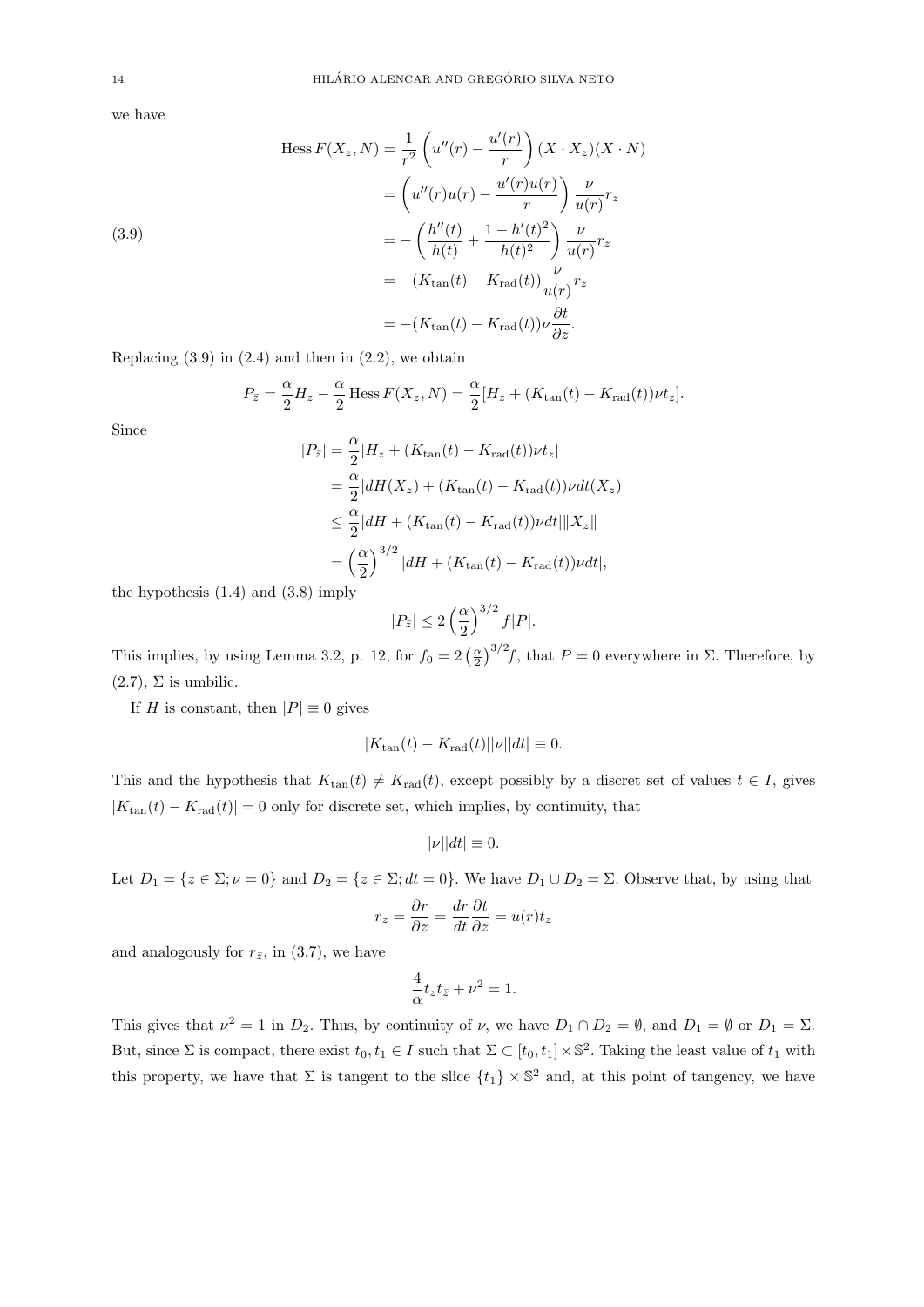$\nu^2 = 1$ , i.e.,  $D_2 \neq 0$ . Thus  $D_1 = \emptyset$  and  $D_2 = \Sigma$ , which implies  $dt = 0$  everywhere and this gives that t is constant, i.e.,  $X(\Sigma)$  is a slice.

 $\Box$ 

## **REFERENCES**

- [1] Juan A. Aledo and Rafael M. Rubio, Stable minimal surfaces in Riemannian warped products, J. Geom. Anal. 27 (2017), no. 1, 65–78, DOI 10.1007/s12220-015-9673-8. MR3606544
- [2] Hilário Alencar and Gregório Silva Neto, Isoperimetric inequalities and monotonicity formulas for submanifolds in warped products manifolds, Rev. Mat. Iberoam. 34 (2018), no. 4, 1821–1852, DOI 10.4171/rmi/1045. MR3896251
- [3] Luis J. Alías and Marcos Dajczer, Uniqueness of constant mean curvature surfaces properly immersed in a slab, Comment. Math. Helv. 81 (2006), no. 3, 653–663, DOI 10.4171/CMH/68. MR2250858
- [4] , Constant mean curvature hypersurfaces in warped product spaces, Proc. Edinb. Math. Soc. (2) 50 (2007), no. 3, 511–526, DOI 10.1017/S0013091505001069. MR2360513
- [5] Luis J. Alías, Debora Impera, and Marco Rigoli, *Hypersurfaces of constant higher order mean curvature in warped* products, Trans. Amer. Math. Soc. 365 (2013), no. 2, 591–621, DOI 10.1090/S0002-9947-2012-05774-6. MR2995367
- [6] Hilario Alencar, Manfredo do Carmo, and Renato Tribuzy, A theorem of Hopf and the Cauchy-Riemann inequality, Comm. Anal. Geom. 15 (2007), no. 2, 283–298. MR2344324
- [7] G. P. Bessa, S. C. García-Martínez, L. Mari, and H. F. Ramirez-Ospina, Eigenvalue estimates for submanifolds of warped product spaces, Math. Proc. Cambridge Philos. Soc. 156 (2014), no. 1, 25–42, DOI 10.1017/S0305004113000443. MR3144209
- [8] Arthur L. Besse, Einstein manifolds, Ergebnisse der Mathematik und ihrer Grenzgebiete (3) [Results in Mathematics and Related Areas (3)], vol. 10, Springer-Verlag, Berlin, 1987. MR867684
- [9] K. S. Bezerra, A. Caminha, and B. P. Lima, On the stability of minimal cones in warped products, Bull. Braz. Math. Soc. (N.S.) 45 (2014), no. 3, 485–503, DOI 10.1007/s00574-014-0059-5. MR3264802
- [10] Hubert Bray and Frank Morgan, An isoperimetric comparison theorem for Schwarzschild space and other manifolds, Proc. Amer. Math. Soc. 130 (2002), no. 5, 1467–1472, DOI 10.1090/S0002-9939-01-06186-X. MR1879971
- [11] Hubert L. Bray, Proof of the Riemannian Penrose inequality using the positive mass theorem, J. Differential Geom. 59 (2001), no. 2, 177–267. MR1908823
- [12] R. L. Bishop and B. O'Neill, Manifolds of negative curvature, Trans. Amer. Math. Soc. 145 (1969), 1–49, DOI 10.2307/1995057. MR0251664
- [13] Simon Brendle, Constant mean curvature surfaces in warped product manifolds, Publ. Math. Inst. Hautes Études Sci. 117 (2013), 247–269, DOI 10.1007/s10240-012-0047-5. MR3090261
- [14] Shiing-shen Chern, An elementary proof of the existence of isothermal parameters on a surface, Proc. Amer. Math. Soc. 6 (1955), 771–782, DOI 10.2307/2032933. MR74856
- [15] Shiing Shen Chern, On surfaces of constant mean curvature in a three-dimensional space of constant curvature, Geometric dynamics (Rio de Janeiro, 1981), Lecture Notes in Math., vol. 1007, Springer, Berlin, 1983, pp. 104–108, DOI 10.1007/BFb0061413. MR730266
- [16] Marcos Dajczer and Jaime Ripoll, An extension of a theorem of Serrin to graphs in warped products, J. Geom. Anal. 15 (2005), no. 2, 193–205, DOI 10.1007/BF02922192. MR2152479
- [17] Luther Pfahler Eisenhart, Riemannian Geometry, Princeton University Press, Princeton, N. J., 1949. 2d printing. MR0035081
- [18] J.-H. Eschenburg and R. Tribuzy, Conformal mappings of surfaces and Cauchy-Riemann inequalities, Differential geometry, Pitman Monogr. Surveys Pure Appl. Math., vol. 52, Longman Sci. Tech., Harlow, 1991, pp. 149–170. MR1173039